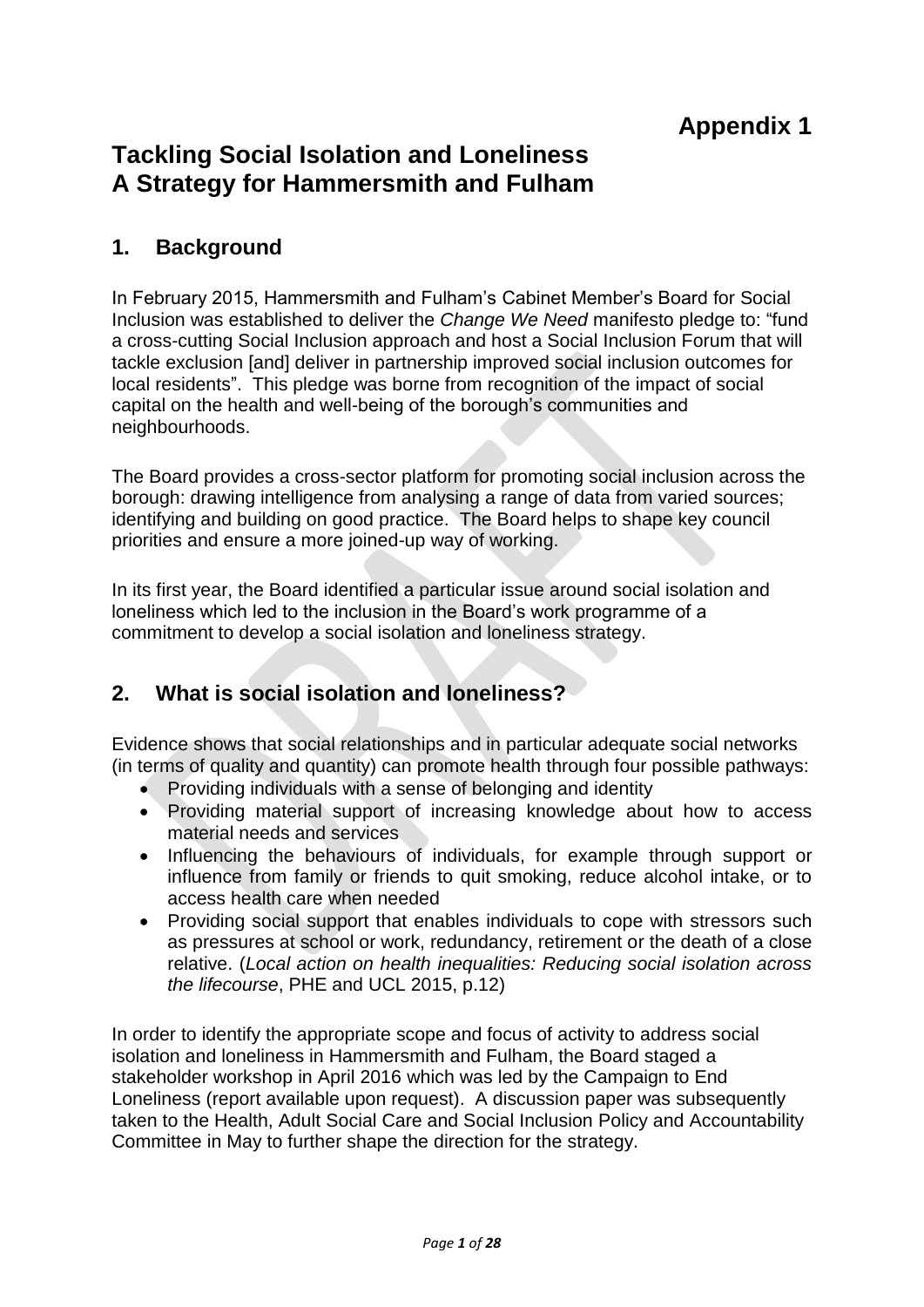# **2.1 Definitions**

Social isolation describes the state of being deprived of social relationships that provide positive feedback and are meaningful to the individual (*Local action on health inequalities: Reducing social isolation across the lifecourse,* PHE and UCL 2015). It is defined as:

*The adequate quality and quantity of social relations with other people at the different levels where human interaction takes place (individual, group, community and the larger social environment).* (Zavaleta et al, 2014)

As such, it lends itself to objective measurement. Loneliness, however, is defined as:

*An emotional perception that can be experienced by individuals regardless of the breadth of their social networks.* (ibid)

Both can impact considerably on a person's quality of life, mental and physical health and on their use of health and social services. In the literature, social isolation is often discussed at the same time as loneliness. However, while most people who are socially isolated feel lonely, not all people who are lonely are socially isolated.

The literature also stresses the differential impact of transient loneliness and chronic loneliness, Griffin (2010) suggesting that it is long term, chronic loneliness which becomes a serious concern, when it creates a persistent, self-reinforcing loop of negative thoughts, sensations and behaviours, and is difficult to treat (p.4).

# **2.2 Triggers**

Anyone can experience social isolation and loneliness. While social isolation is more commonly associated with later life, it can occur at any stage in the life course and can be cumulative. Some research suggests there is a U shaped curve with highest rates of loneliness in under 25s and over 55s (Victor and Yang 2012), other reports suggest the highest rates of loneliness are found in those aged >80 years (Thomas, 2015).

There are particular life events which are recognised as potential trigger points, particularly when they are layered on top of other risk factors. These are commonly found at particular stages along the lifecourse.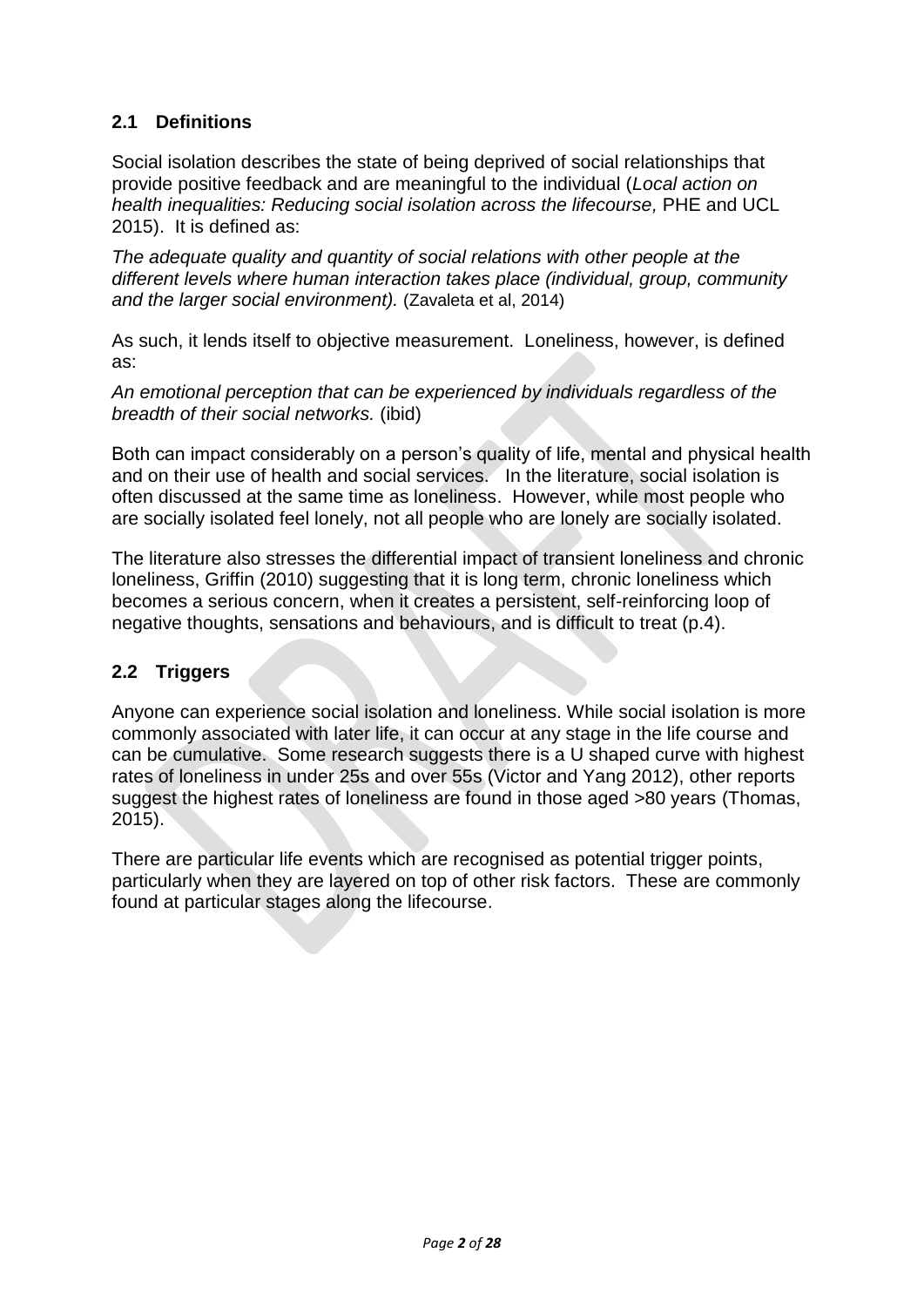

#### *Figure 1: Risk factors for social isolation and loneliness along the lifecourse*



i. Pregnancy

 $\overline{a}$ 

One in five mothers suffer from depression, anxiety or in some cases psychosis during pregnancy or in the first year after childbirth. A survey conducted on behalf of Family Action found that one in five mothers lack support networks to help them through pregnancy and are unaware of the services available to help with depression. A new mother who is socially isolated is more likely to suffer from depression and its effects are likely to be worse. This sets her at a disadvantage in providing a good start in life for her child. With the incidence of social isolation and lack of knowledge of services for depression rising to one in three among low income households, this demonstrates that social isolation can contribute to the transmission of disadvantage across generations and to the causes of health inequalities (PHE and UCL 2015).

### ii. Children and Young People

The risk factors for social isolation among children and young people can be from life events (abuse, neglect, living with domestic violence, drug or alcohol abuse, being a young carer, having a long term condition or learning difficulties) or socially ascribed identities (gender, ethnicity, sexuality or physical appearance)<sup>1</sup>. Children who differ from the general population by appearance, language or behaviour may face difficulties integrating into peer groups at school. Other children who are considered particularly at risk include:

- Those in care (235 children in care in the Borough in March 2013; 71 per 10,000 children aged under 18, ONS data)
- Care Leavers (135 aged 19, 20 or 21 in 2014/15<sup>2</sup>)
- Those experiencing family breakdown
- Young mothers: in 2015, there were 214 under the age of 25 in H&F, of whom 39 mums were under 20 (ONS data).
- Those with language barriers upon entering school: the proportion of

 $1$  Public Health England and UCL Institute of Health Equity. Local action on health inequalities Reducing social isolation across the lifecourse. September 2015

 $^2$  Defined as all children that hit 19 who were looked after for a total of at least 13 weeks after their 14th birthday (including some time after their 16th birthday) – Department for Education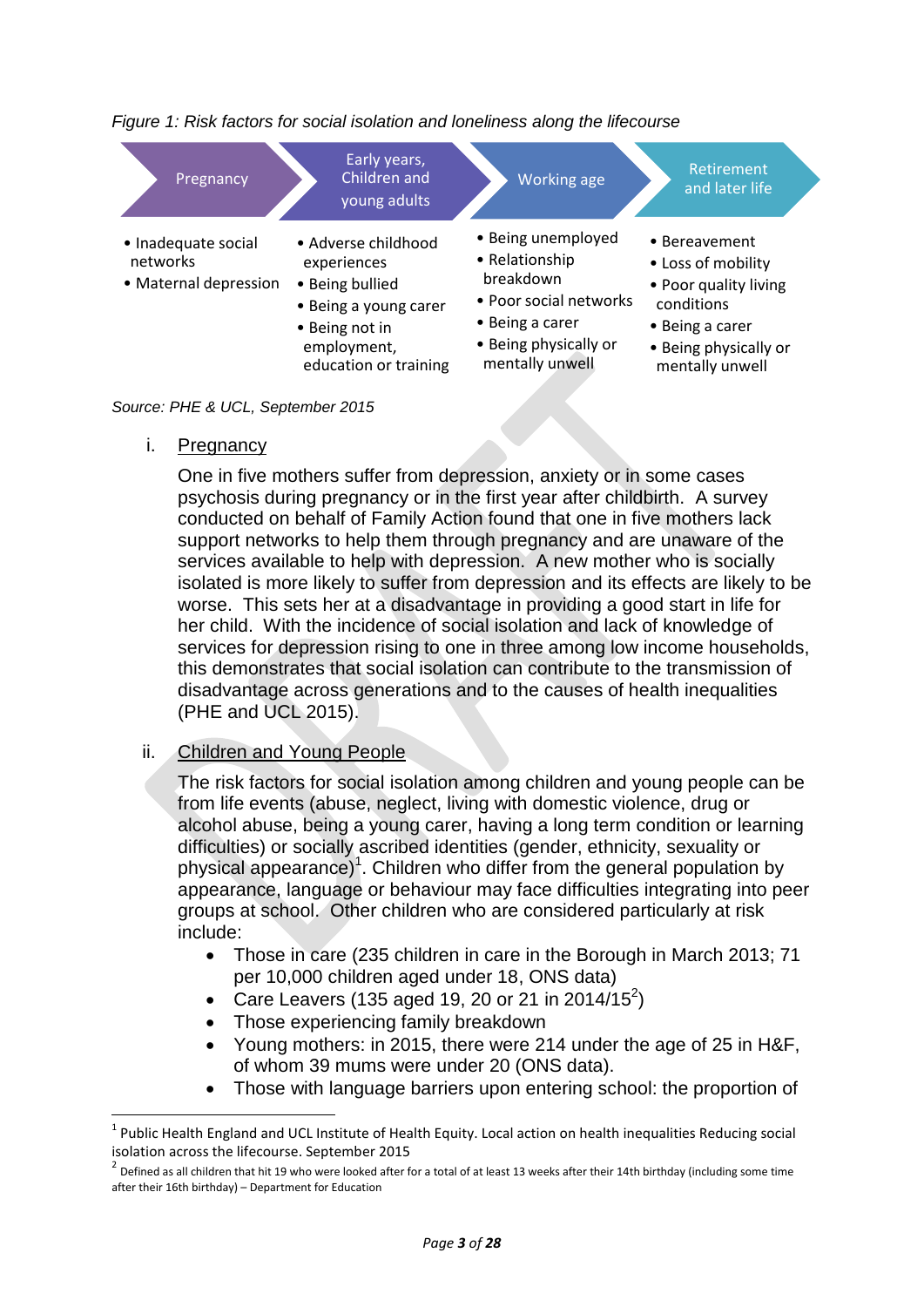children (49.2%) in primary schools who speak English as an additional language (EAL) is nearly three times the national average, although still approximately 7 percentage points less than the average for inner London.

- Students living away from home for the first time, particularly where from lower socio-economic groups.
- Young people not in education, employment or training (The 2015 summary of those not in education, employment or training (NEET) percentage for Hammersmith and Fulham was 2.4% (a slight decrease from 2.5% on the previous year), which is below the London average of 3.1%3.

Data from ChildLine shows that, in 2014-2015, 35,244 children under 16 were counselled about loneliness as their main or additional problem (defined as low self-esteem, lack of confidence, feeling sad, low mood, lonely), representing 12% of all children counselled by ChildLine that year4.

Social isolation in childhood has a considerable impact on the whole lifecourse; children who experience social isolation tend to have lower educational outcomes and lower adult social class (based on occupation) and higher risk of smoking, obesity and psychological distress in adulthood than those children without social isolation<sup>5</sup>.

iii. Working Age

**.** 

Research suggests that having fewer local connections disproportionately affects men and that unemployment increases the risk of social isolation (Marmot 2010).

Employment rates for the borough are consistently high for age groups 25- 34 years old and 35-49 years old. Over the past two years, rates of employment for the 25-34 year olds continued to grow, whereas it tapered off slightly for the 35-49 year olds. Since 2013, the age group 50-65 have also seen a growth in rates of employment (Source: Annual Population Survey, 2004-2015). However, 70% of JSA claimants in the borough are aged 35 years and over compared to 63% for London and 59% for England (Source : Nomis, Office of National Statistics).

Employment rates vary within the borough by ethnic group. 81.3% of the working age population from white ethnic backgrounds are in employment. compared to 66.5% for those from black and minority ethnic backgrounds and 51.1% for those from mixed ethnic backgrounds. Nationally, the borough ranks 140th out of 281 in relation to employment rates for people from minority ethnic backgrounds. The borough ranks 10th highest out of the London boroughs (Source: Annual Population Survey 2015, based on all local authorities with available data).

The employment rate for those people with a health condition lasting 12 months or more is 57.9%, which is lower than the London average of 63.5%

<sup>3</sup> https://www.gov.uk/government/statistics/neet-statistics-quarterly-brief-october-to-december-2015

 $^4$  Childline. Always there when I need you. Childline review what's affected children April 2014 to March 2015.

<sup>&</sup>lt;sup>5</sup> Lacey R, Kumari M, Bartley M. Social isolation in childhood and adult inflammation: Evidence from the National Development Study. Psychoneuroendocrinology 2014;50:9.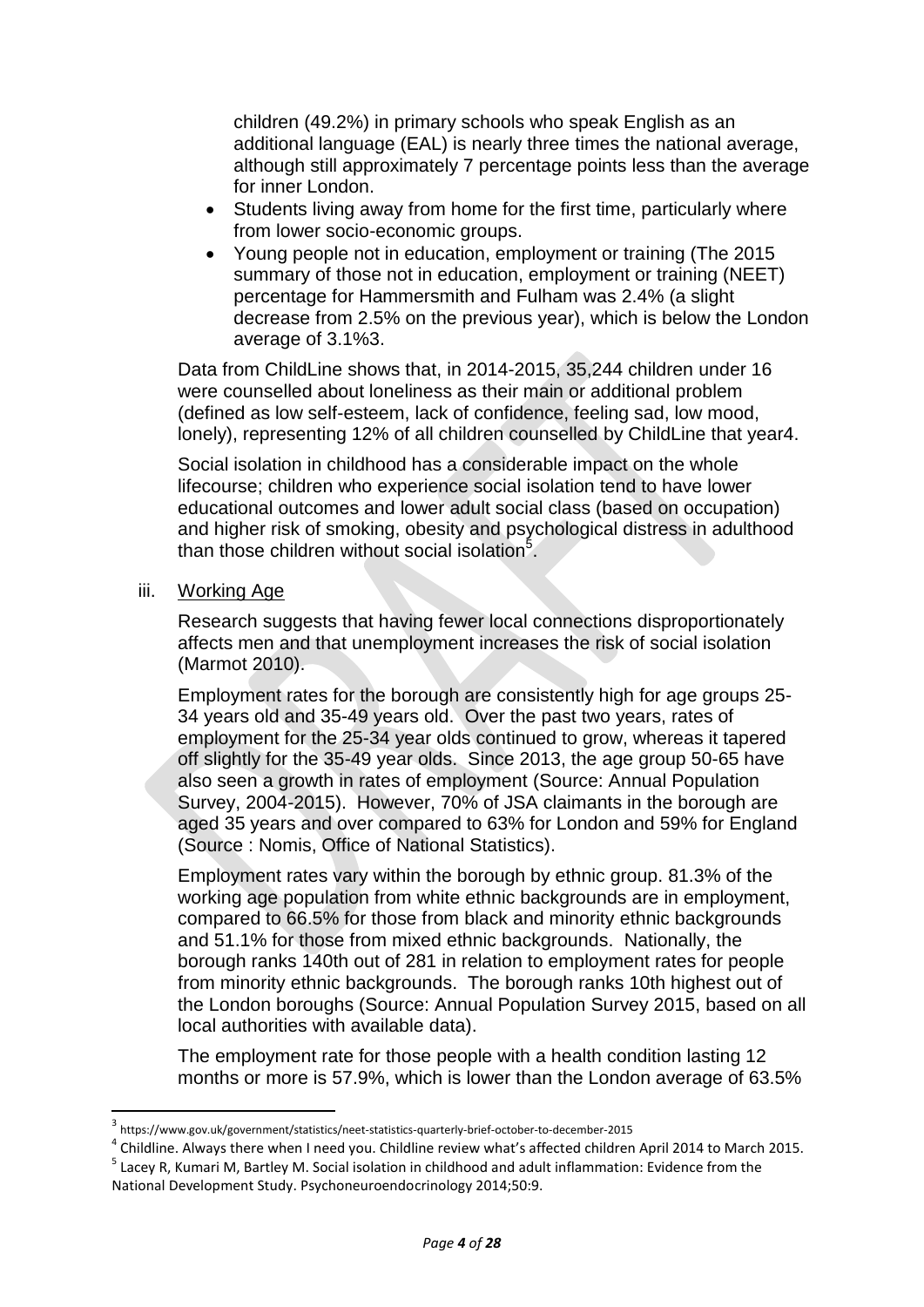and has seen a reduction from 64.7% in 2014. 48.7% of those in the borough with problems or disabilities connected with arms, legs, hands, feet, back or neck are in employment, which is lower than the London average of 55.3% and has seen a reduction from 54.1% in 2014. The borough has a lower employment rate for people with seeing or hearing difficulties, and a lower rate of people living with blood or circulatory problems, stomach, liver, kidney or digestive problems or diabetes in employment than London as a whole. It is those people with depression, learning disabilities, mental problems and nervous disorders that have significantly lower employment rates than most other groups of people. Only 20.4% in the borough are in employment compared to 33.8% in 2014 and compared to 36.4% in London as a whole. In 2015, 44.4% of the working age population with disabilities are in employment, which has seen a reduction from 2014 which had a rate of 52.4%. The rate of employment in 2015 is lower than both London (50.1%) and England (50.6%). (Source: Annual Population Survey 12 months to Dec 2015, based on all local authorities with available data)

Employment rates for adults with learning disabilities across the country are substantially lower still. In Hammersmith and Fulham only 2.6% of those adults of working age with a learning disability are in employment, compared to a London average of 7.5% and a national average of 6% (Source: Department of Health, ASCOF, 2014-15).

### iv. Older People

There are 16,413 residents in Hammersmith and Fulham aged 65 or over, almost 9% of the total population. 41.9% (20,778) of people aged over 45 are not in a family (never married, separated, divorced or widowed).

According to the Income Deprivation Affecting Older People Index, Hammersmith and Fulham has seen a dramatic rise in income deprivation of 63% between 2010 and 2015. This is higher than any other London borough. 68% of the older population live in areas in the top 30% most income deprived nationally, over 18% in the most deprived 10%.

As residents age they have a greater risk of physical, and mental, impairment: 51% of older people living in the borough state that their day to day activities are limited and 54.8% of older people living alone have a long term health problem or a disability. In addition, 10.6% of older people living in the borough provide informal, unpaid care.

In the Growing Older project, which surveyed 999 older people, 7% of older people (aged over 65 years) were often lonely, 31% sometimes lonely and  $11-17\%$  were socially isolated $6$ . A more recent survey by Age Concern and Help the Aged found that 7% of people aged over 65 in England always or often feel lonely and a further 26% are sometimes lonely<sup>7</sup>. In Hammersmith and Fulham, 41% of c2,000 users of services funded by the 3rd Sector Investment Fund reported in 2015 that they were very isolated with few families and friends. Indeed, at March 2016, 15% of residents in

**.** 

<sup>&</sup>lt;sup>6</sup> Victor C, Bowling A, Bond J, Scambler S. Research Findings:17. Loneliness, social isolation and living alone in later life, 2003.

 $^7$  Age UK. Loneliness and isolation evidence review. 2010.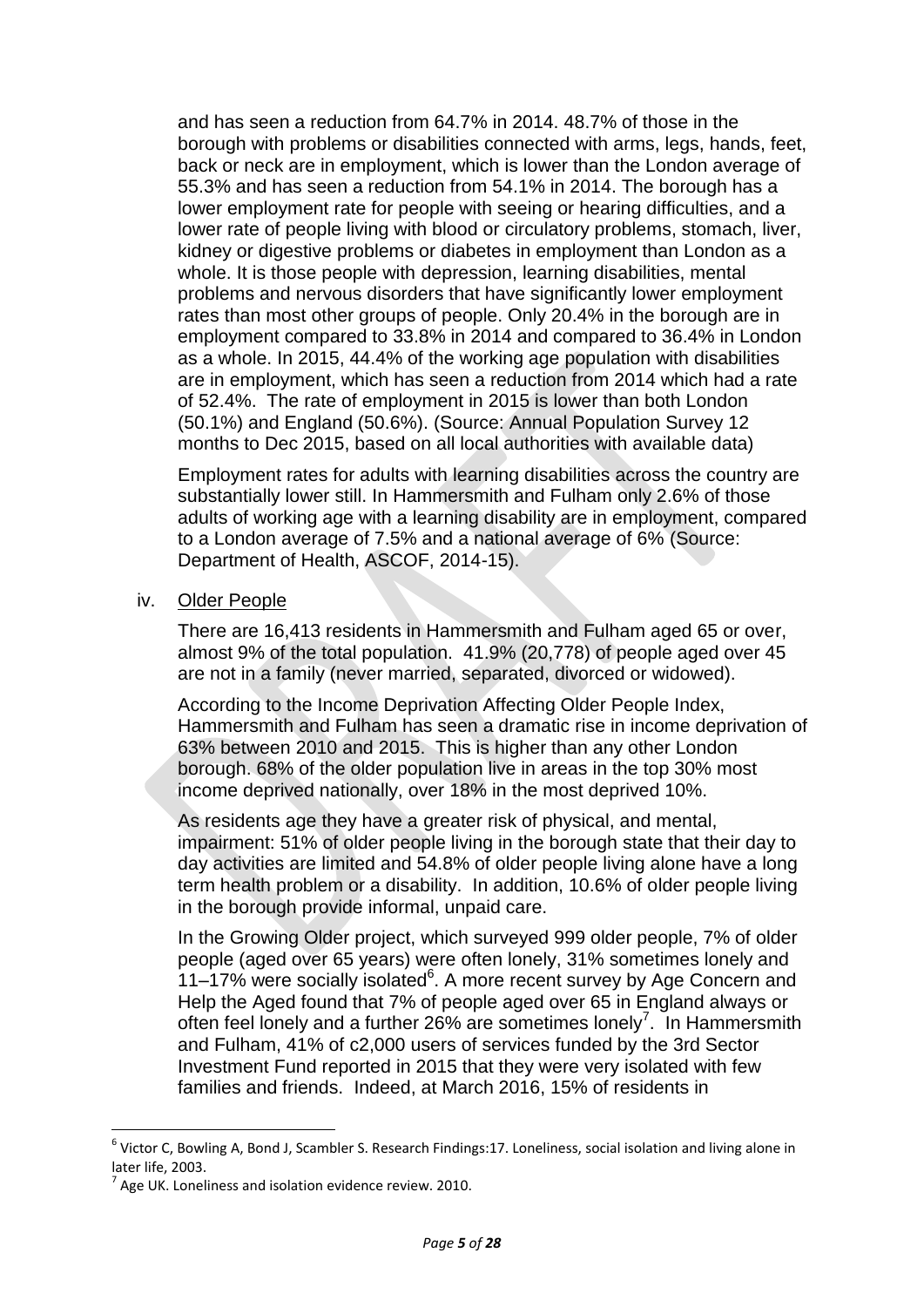Hammersmith and Fulham aged 65 and over were divorced and we have the fourth highest proportion of residents aged 65 or over (43%; 7,050) that live alone in London. It is not possible to tease out the people who have coexisting loneliness and social isolation, but using a lower estimate of 7% and a higher estimate of 17% provides an estimate of the number of people in H&F aged over 65 years who are lonely and/or socially isolated, ranging between 11,489 and 2,791.

A number of factors impact on the risk of being lonely and/or socially isolated. Research from Age UK using data from ELSA, has identified the key factors associated with being 'often lonely' in people aged over 65 years and weighted them by their relative contribution to loneliness risk. This work has enabled the construction of an evidence-based model<sup>8</sup>.

Promising approaches (CtEL; Age UK 2015) suggests that an important difference in the experience of older people is that they tend to suffer from chronic loneliness as opposed to transient loneliness and that 10% of those aged over 65 years at any time are experiencing chronic loneliness. It is also worth noting that with an ageing population, the number of individuals represented by this percentage is increasing.

The Marmot Review on Health Inequalities (2010) concluded that social networks and social participation act as protective factors against dementia or cognitive decline over the age of 65, with individuals who are socially excluded between two and five times more likely than those who have strong social ties to die prematurely. Interventions which support people to maintain social interaction and community networks are therefore likely to impact on mental and physical health and their associated care costs (Marmot 2010, p 138).

That there are triggers for loneliness across the lifecourse suggests that any strategy to prevent and alleviate loneliness needs to incorporate measures which might address effectively the needs of different age groups. These measures will need to be tailored to reflect the ways in which different sections of the community might be encouraged to engage.

While some triggers are most commonly found in particular places along the lifecourse, many can occur at any stage. Caring responsibilities, life limiting illness or disability, moving house and bereavement are all such triggers and intervention might be best targeted through services which might be accessed at these times, rather than through a focus specifically on the older age groups. In addition to the 7,050 older residents who live alone, there are another 23,098 aged 18-64 years.

In addition, particular individuals or groups may be more vulnerable than others regardless of age. In 2015:

- 17,700 working age adults were known to have one or more long term condition (10% of the population) and this number can be expected to rise by 11% by 2025
- Rates of severe mental illness as recorded by GP practices within the borough are the 12th highest out of 212 CCGs with 1,500 registered with

**<sup>.</sup>**  $^8$  Iparraguirre J. Predicting the prevalence of loneliness at older ages. Age UK.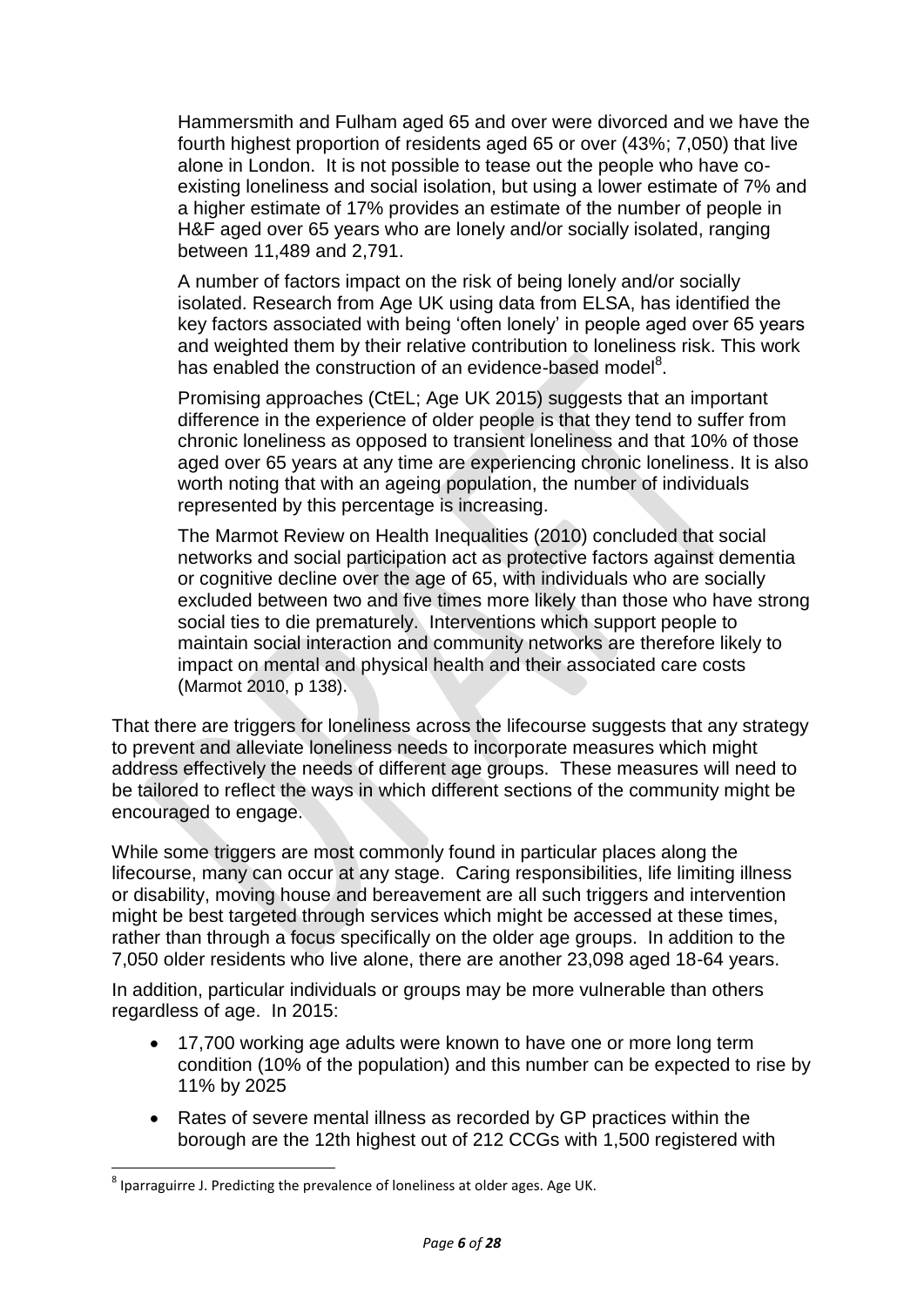severe and enduring mental illness

- Common mental illness, such as anxiety and depression can also lead to social isolation and loneliness as people find it harder to relate to others and less able to forge the relationships they need. Common mental illness such as anxiety and depression affects around 1 in 6 people at any given time; locally 27,803 people have mild to moderate depression and anxiety disorders.
- Half of those with lifetime mental health problems first experience symptoms by the age of 14 and three-quarters before their mid-20s.
- Almost half of all adults will experience at least one episode of depression during their lifetime.

The degree of risk for any one individual will, therefore, depend on a number of often inter-related factors. Individual factors such as physical and mental health, disability, income, ethnicity, language, culture, sexuality, gender and age, interplay with community factors, such as access to local shops, facilities and services, the local environment, and with societal factors such as the fact that more people are living alone, transience, housing policy, welfare reform and media coverage of crime and social issues, adds another important dynamic.

Building on this, while it is much harder to measure impact when seeking to prevent and/or alleviate loneliness across the whole population, evidence suggests that a whole systems approach will have greater impact, with more mutually supportive and thereby resilient neighbourhoods and communities.

# **2.3 Links to health inequalities**

Social isolation is a health inequalities issue because many of the associated risk factors are more prevalent among socially disadvantaged groups (*Local action on health inequalities: Reducing social isolation across the lifecourse,* PHE and UCL 2015, p.10). The links between deprivation and poor health outcomes is well documented (Marmot 2010).

In addition, deprived areas often lack adequate provision of good quality green and public spaces, creating barriers to social engagement, exacerbating efforts to adopt and sustain healthy behaviours and prevent further deterioration of health and wellbeing. Access to transport is also vitally important in building and maintaining social connections.

# **2.4 Impact**

It is recognised that loneliness can lead to greater demand on public services, as residents seek from professionals the support they might otherwise gain from family, friends and neighbours. In 2013 the Campaign to End Loneliness conducted a poll in communication with over one thousand GP practices:

- 89% of the GPs saw one or more patients every day whose main reason for the appointment was loneliness.
- Over three quarters said they were seeing up to five lonely people a day.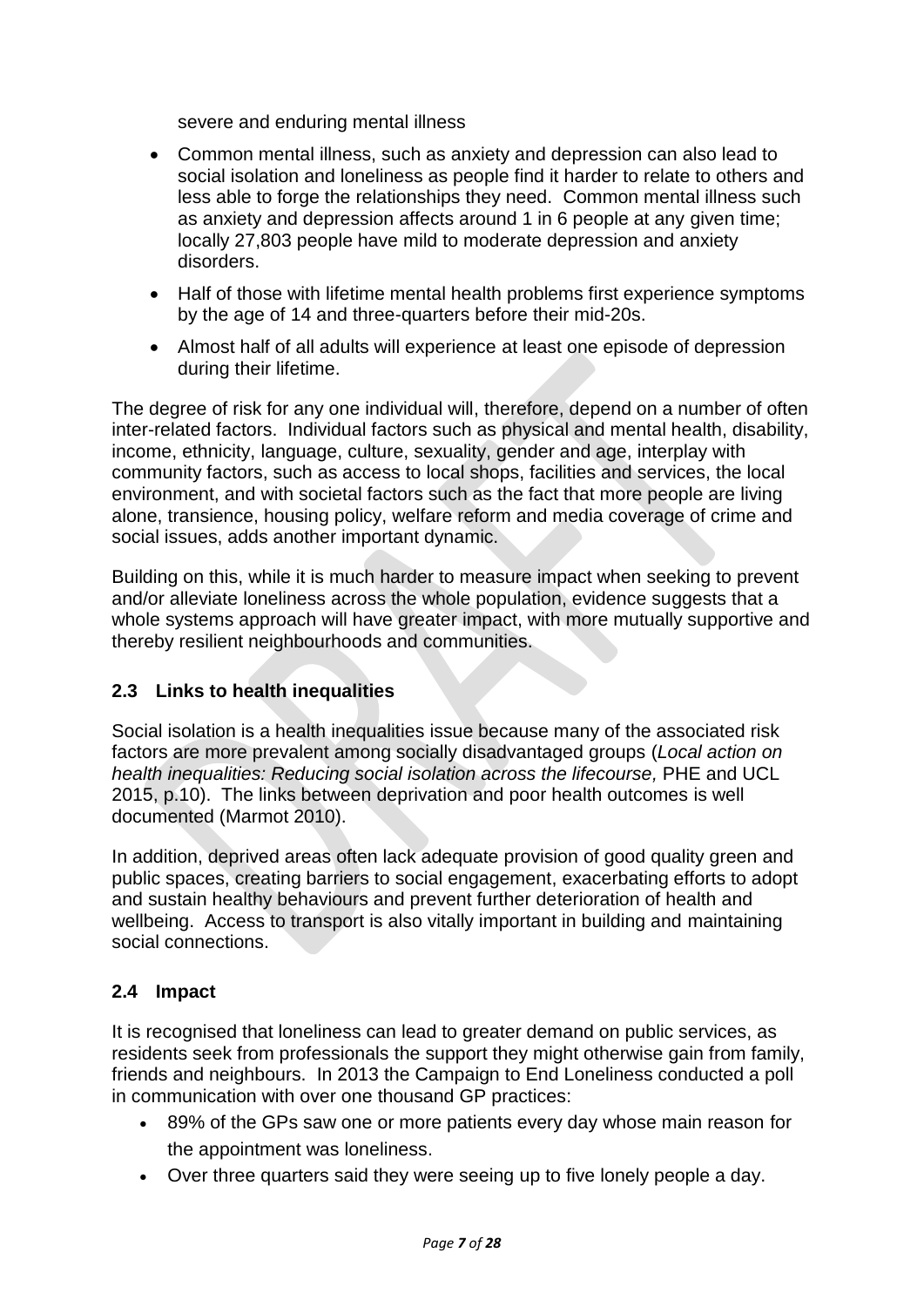- One in ten doctors reported seeing between six and ten lonely patients a day.
- A small minority (4 per cent) said they saw more than 10 lonely people a day.

*Source: [www.campaigntoendloneliness.org/blog/lonely-visits-to-the-gp](http://www.campaigntoendloneliness.org/blog/lonely-visits-to-the-gp)*

Sobus, the umbrella organisation for the voluntary and community sector in Hammersmith and Fulham, undertook an engagement initiative to provide an assessment of health and wellbeing services in the borough from the viewpoint of service users aged 65 and over, together with input from voluntary/community and statutory services providers. They found that 'Older people are particularly concerned with the physical and mental health risks associated with loneliness and social isolation, and highly value socialising opportunities. Another recurrent topic was support required in the home such as cleaning, repairs and maintenance. Related to this was the absence of regular family support, as family members have to move out of the borough due to the housing crisis (shortage and cost).' (April 2016)

Social isolation and loneliness can have a severe impact on health and well-being. Work in the early 2000s by social neuroscientists has provided scientific evidence that loneliness causes physiological events that wreak havoc on health (Griffin 2010) associated with raised blood pressure, increased mortality and poor mental health, and lonely and socially isolated older people are more likely to have early admission to residential or nursing care (SCIE, 2011). A recent study also confirms that social isolation is associated with higher re-hospitalization rates (Giulim, Spazzafumo et al (2012)

Social relationships affect physiological and psychological functioning and health behaviours, which can have a negative impact on morbidity and mortality. Evidence suggests a 50% increased risk of coronary heart disease among those who are socially isolated and/or lonely (*Local action on health inequalities: Reducing social isolation across the lifecourse,* PHE and UCL 2015, p.9).

### *Key messages:*

The risk factors for isolation and loneliness, and their prevalence in the borough, means that doing nothing is not an option.

While isolation occurs at the level of the individual, interventions to reduce social isolation must act on the structural determinants, including economic disadvantage and discrimination, as well as supporting the immediate needs of socially isolated and/or lonely individuals.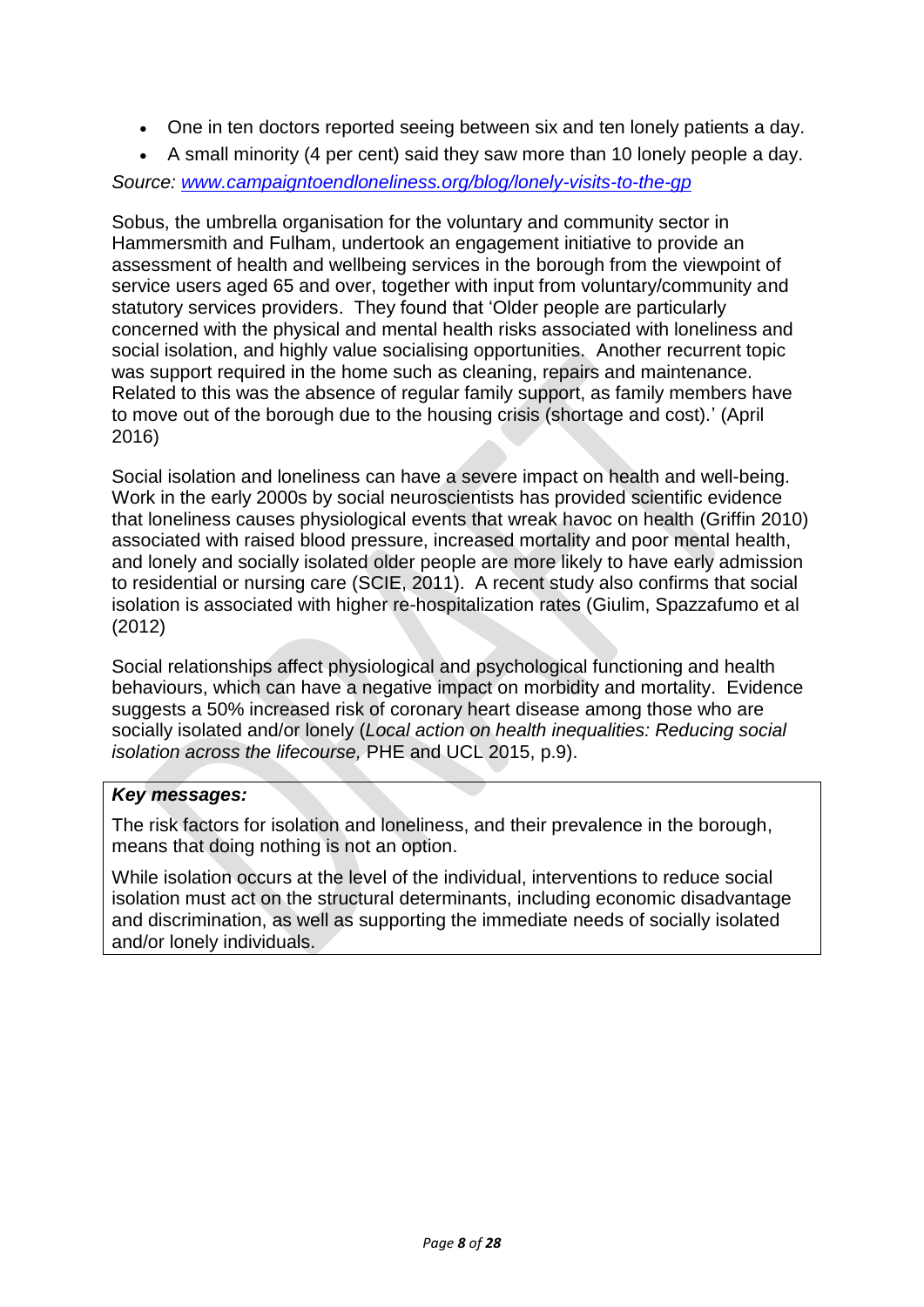# **3. Strategic landscape**

# **3.1 Smarter Budgeting Programme**

This programme sought to take a fresh look at how the Authority manages its business, with a view to securing improved outcomes more efficiently. Eight outcomes were identified, outcome 6 being 'Supporting Vulnerable Adults' and outcome 7 'Safer and Healthier'. Social isolation was identified as an issue to be addressed in each of these outcomes, a cross cutting theme being the provision of foundation services to identify those at risk sooner and direct interventions to address their needs. Themes identified under other outcomes of the Smarter Budgeting programme also relate to this strategy:

- Outcome 1, Economic growth: focus on ensuring people are able to find employment
- Outcome 2, Children: focus on children in care
- Outcome 5, Reducing homelessness has a focus on reaching people early to address tenancy issues.

# **3.2 ASC Prevention agenda – Fs of frailty;**

Prevention is critical to the vision that the care and support system works to actively promote wellbeing and independence, and does not just wait to respond when people reach a crisis point. In line with this, the Adult Social Care (ASC) department has developed a local prevention offer which applies to all adults, from those with no established need to those who need a lot of care and support in order to prevent or delay need and deterioration of condition. The Council recognises that, although ASC plays a critical part, the responsibility for prevention is wider and approaches need to be integrated and aligned across departments and with other local partners. It identifies secondary and tertiary prevention as ASC's focus, in order to ensure that all services have a re-abling approach and encourage people to be as independent as possible. In relation to the development of preventative services we also take into consideration the 'Fs of Frailty'. This is seen as a good way to know when ASC can make an early intervention to prevent further needs as there is evidence that many of the conditions that can lead to frailty are amenable to preventative measures. These include: social isolation (loss of **f**riends and **f**amily), memory loss (**f**ailing memory), malnutrition (unhealthy **f**ood intake), **f**alls and living in cold damp homes (**f**uel poverty).

# **3.3 Mental health strategy**

One of the key concerns and challenges within the borough is the known prevalence of poor mental health experienced by a significant number of local residents of all ages and cultural backgrounds. The effects of mental ill-health on physical health and well-being are well documented. The social consequences of undetected or untreated mental illness are also profound, leading to work related sickness, unemployment, homelessness, alcohol and substance misuse, social isolation and even offending behaviour. Unemployment in itself can lead to poor mental health. The emotional toll poor mental health places on individuals and their families are immeasurable in terms of impact on overall quality of life.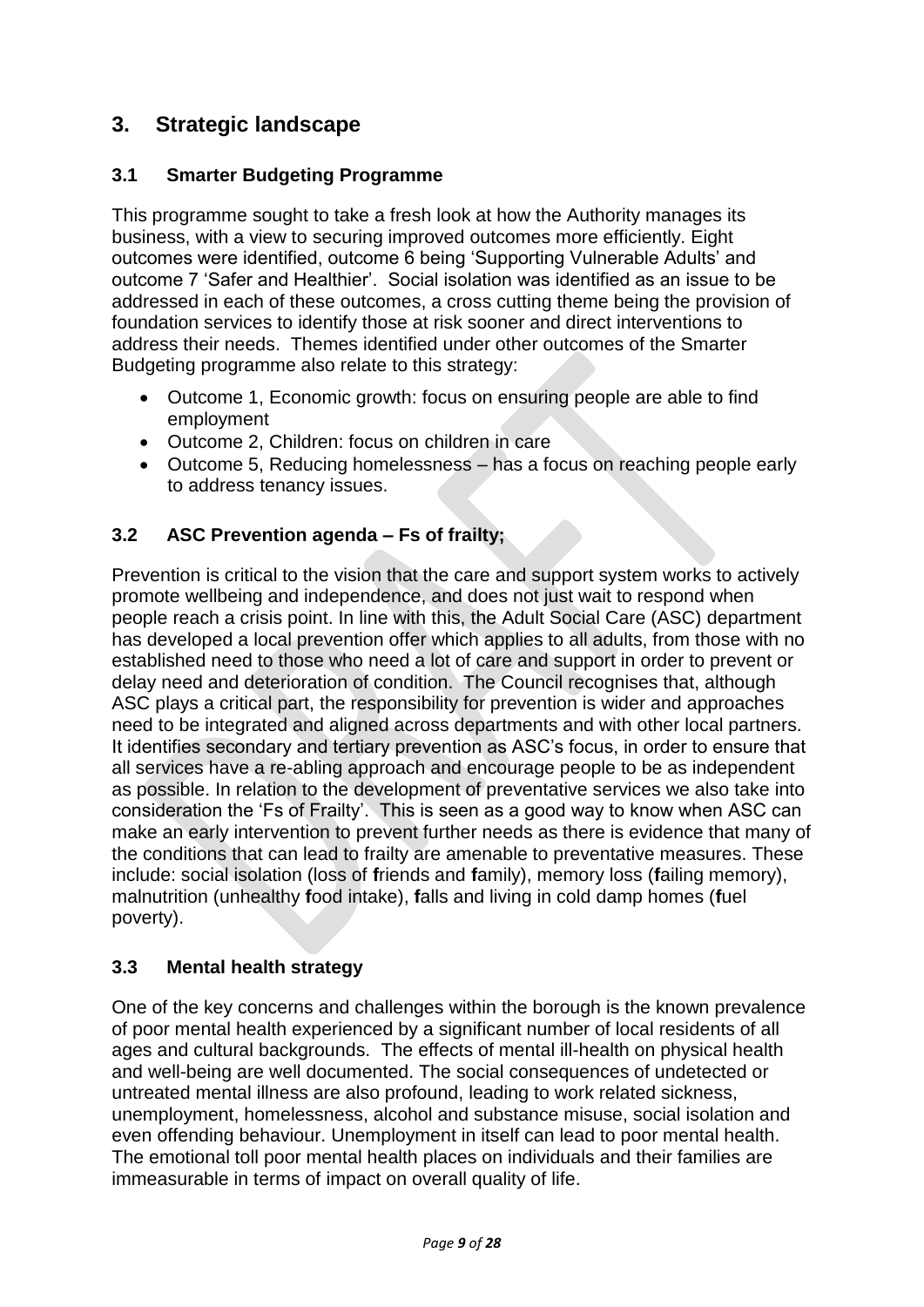The strategy has a particular emphasis on the social determinants of "good" mental health. For example, the key benefits of a stable home, good education and training, stable employment as well as access to a wider range of community based services which promote mental health and well-being within our local population. The strategy seeks to establish a work programme which includes interventions which:

- Provide support for parents and parents-to-be for their own mental health and for the long-term mental health of their child.
- Promote better emotional, mental health and early intervention in schools.
- Promote good workplace mental health and wellbeing.
- Work with staff in frontline services across the system to build skills and awareness of mental health.
- Promote access to activities that promote wellbeing, volunteering and stronger social networking.
- Provide early support for older people through effective information and advice and signposting to preventative/universal services.
- Work with communities to help change attitudes and develop understanding of mental health.

The Like Minded Case for Change, which covers the eight North West London boroughs, highlights social isolation as an issue. Ambition 2 of their plan states: 'We will improve wellbeing and resilience, and prevent mental health needs for people in North West London, by supporting people in the workplace, building resilience in children and young people and reducing loneliness for older people' [Like Minded, 2015].

# **3.4 Housing support and care JSNA**

This report focuses on the extent to which local agencies work effectively as a system to address the challenges posed to health and social care by housing conditions. It seeks to identify and facilitate progress on integrated solutions to what are integrated challenges, to support the development of a whole systems approach, informing strategic and commissioning intentions. It makes 12 recommendations, one of which focuses on social isolation:

*Ensure that strategies are in place to promote community cohesion and prevent and alleviate social isolation. These should incorporate:*

- *Recognition of community cohesion as a specific objective towards securing community resilience and promoting independence and self-reliance, with appropriate resourcing plans.*
- *Plans for identifying residents at risk of social isolation and the appropriate mechanism(s) to best engage and support them.*

# **3.5 Poverty and worklessness commission**

Within the borough, entrenched pockets of poverty and worklessness still exist that, to date and despite multiple interventions over the years, have proved intractable. The aims of Hammersmith & Fulham Poverty and Worklessness Commission include:

• To identify the factors underpinning the continuing prevalence of both poverty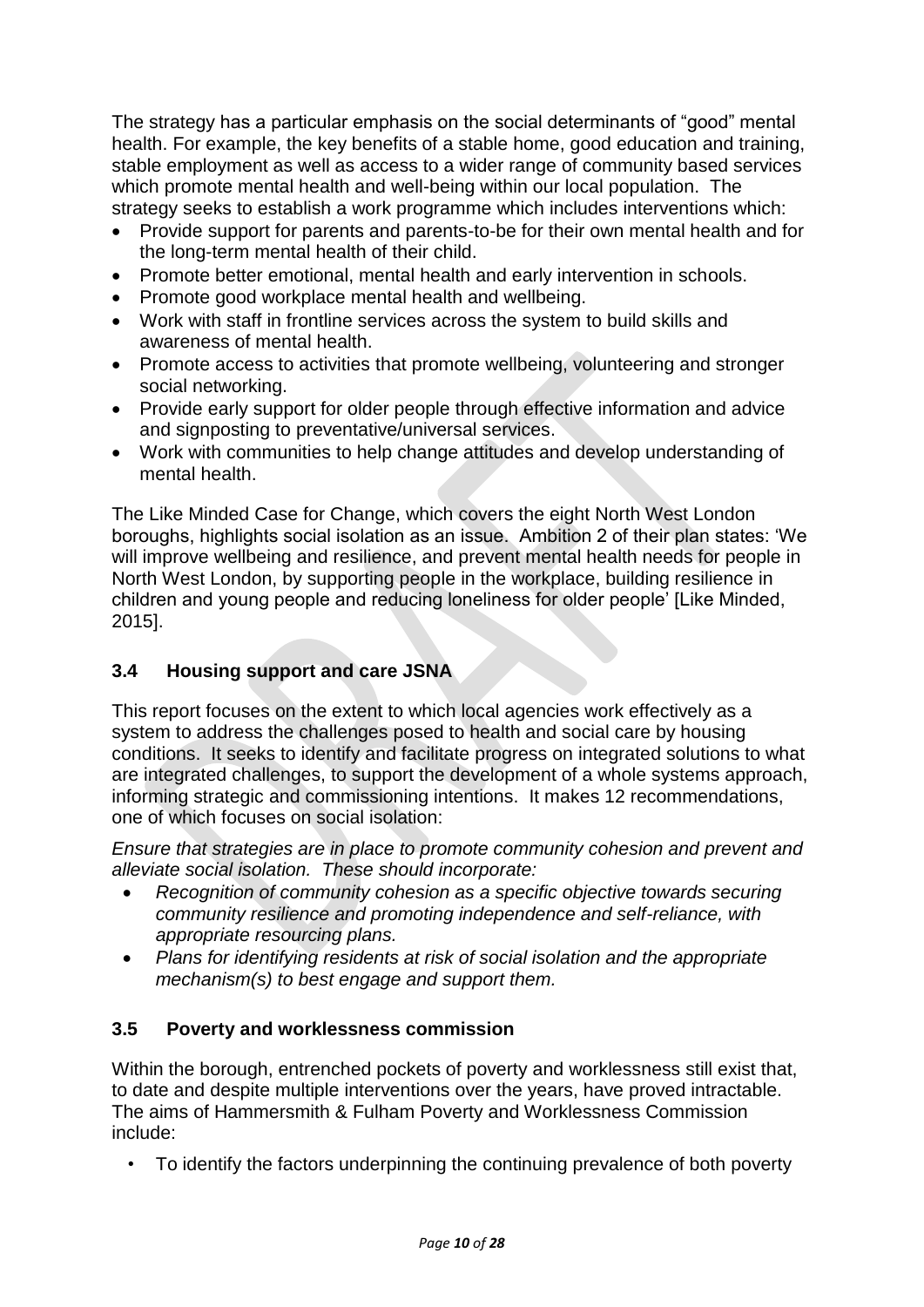and worklessness in the borough;

• To formulate recommendations for interventions and/or service redesign to deliver better outcomes and increase economic, employment and other opportunities for all, promoting self-reliance.

While loneliness and social isolation are not specifically being considered as part of this work, there are clear links due to relative deprivation and unemployment as triggers. The following have been identified as priorities for targeted work:

- Improving employment opportunities for those with long-term conditions, with particular emphasis on mental health, and for people from BAME backgrounds;
- Improving wellbeing for vulnerable older people in the borough.

# **3.6 Digital inclusion strategy**

Digital exclusion affects some of the most vulnerable and disadvantaged groups in society: the elderly, unemployed and low income individuals, social housing tenants and disabled citizens are key groups that have been highlighted at the national and London levels. These groups are also more likely to experience the effects of social isolation and loneliness.

In Hammersmith and Fulham, the overall likelihood of digital exclusion is low and there are no "not spots" (LGiU, Dot Everyone, 2016). However, there are significant pockets of the Borough where residents can find themselves digitally excluded, principally in wards to the North and Eastern parts of the Borough in areas such as the White City and Clem Atlee estates. There appears to be a close correlation between digital exclusion neighbourhoods and areas of social housing.

Government research and consultation, carried out at the beginning of 2014, has identified four key challenges that face people in going online:

- **access** the ability to actually go online and connect to the internet;
- **skills** to be able to use the internet;
- **motivation** understanding why using the internet is a good thing, and;
- **trust** a fear of crime, or not knowing where to start to go online.

The Council has established key principles underpinning a Digital Inclusion Action Plan:

- To work in partnership with a range of organisations to bring co-ordination and learning between organisations;
- To be resident focused and flexible with different approaches for different excluded groups;
- To embed digital activities and learning across services and programmes;
- To develop locality based solutions to address gaps in access, including disability friendly access, and skills training;
- To link our strategy to our partners' digital strategies, to ensure service design and ICT provision improve digital inclusion;
- To underpin all elements with a shared communications strategy;
- To work towards sustainability wherever possible.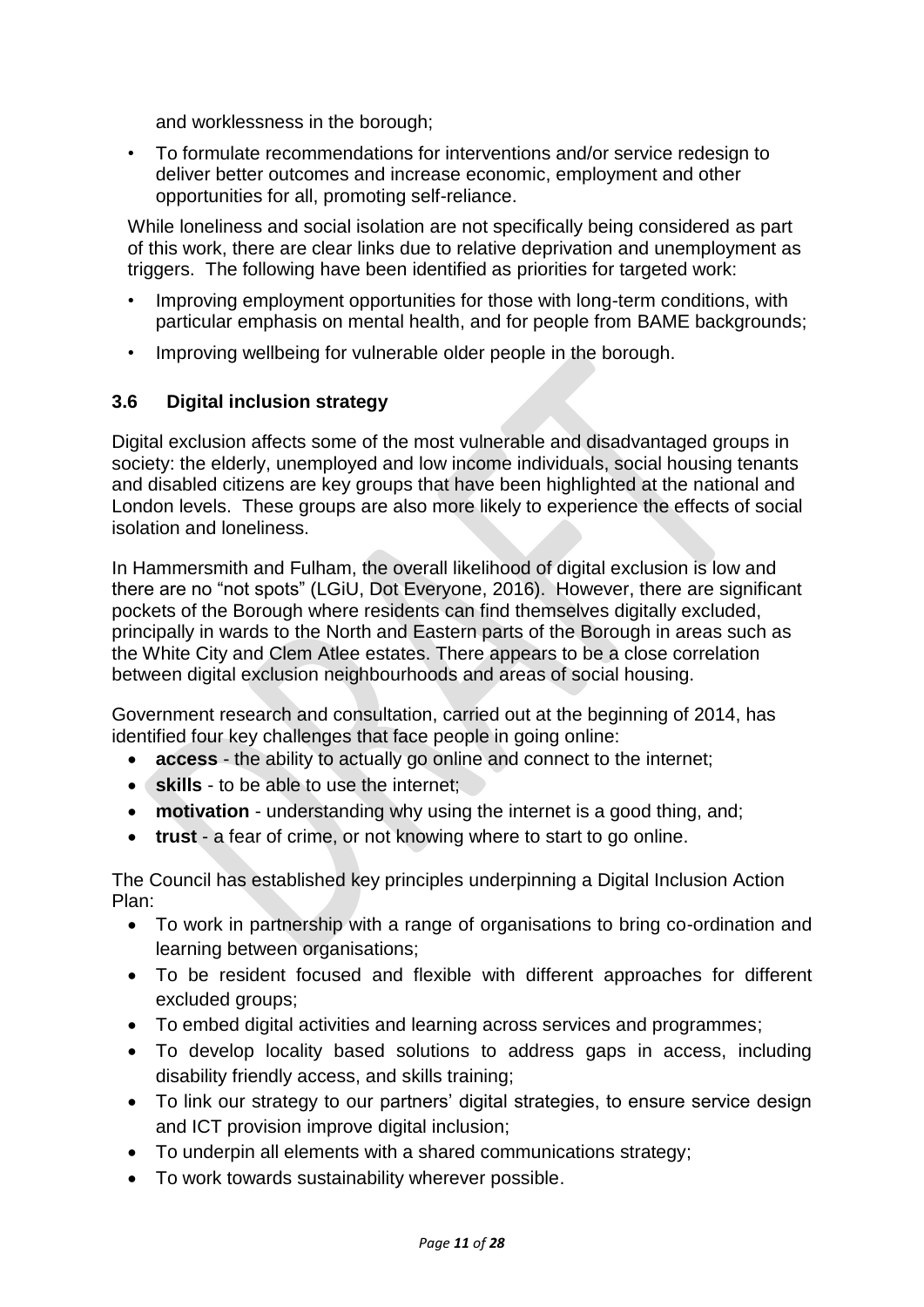#### **3.7 H&F's Drive to secure social value and social capital from all activity and contracts**

Hammersmith and Fulham has pledged to maintain and develop local supply markets to meet local needs, wherever possible encouraging participation of local SME and 3rd sector organisations in the council's supply chain.

All organisations in receipt of grant funding are expected to deliver "added value" in providing local volunteering opportunities, and are required to monitor the take up of their services by local residents by age, as well as ethnicity, gender, location. Relevant services are also required to ascertain the "social connectivity" of users to identify those most at risk of loneliness and isolation in order to ensure services are being targeted at those most in need.

### **3.8 Healthcare**

Our CCG colleagues have identified social isolation as a key determinant of physical and mental health and incorporates it as a priority in its STP Delivery Area one: Radically upgrading prevention and wellbeing. The work programme for DA1 is still under development, however, social prescribing initiatives, of which where are two in the borough, operating out of North End Medical Centre and Parkview Centre for health and wellbeing, which between them serve six GP practices, get a specific mention. There is also a commitment to identifying gaps in current service provision for addressing loneliness and, in addressing these, enhancing current provision.

#### *Key messages:*

There are a number of tools and levers which will facilitate co-ordinated and effective delivery of a work programme designed to address social isolation and loneliness and improve social connectedness and community cohesion.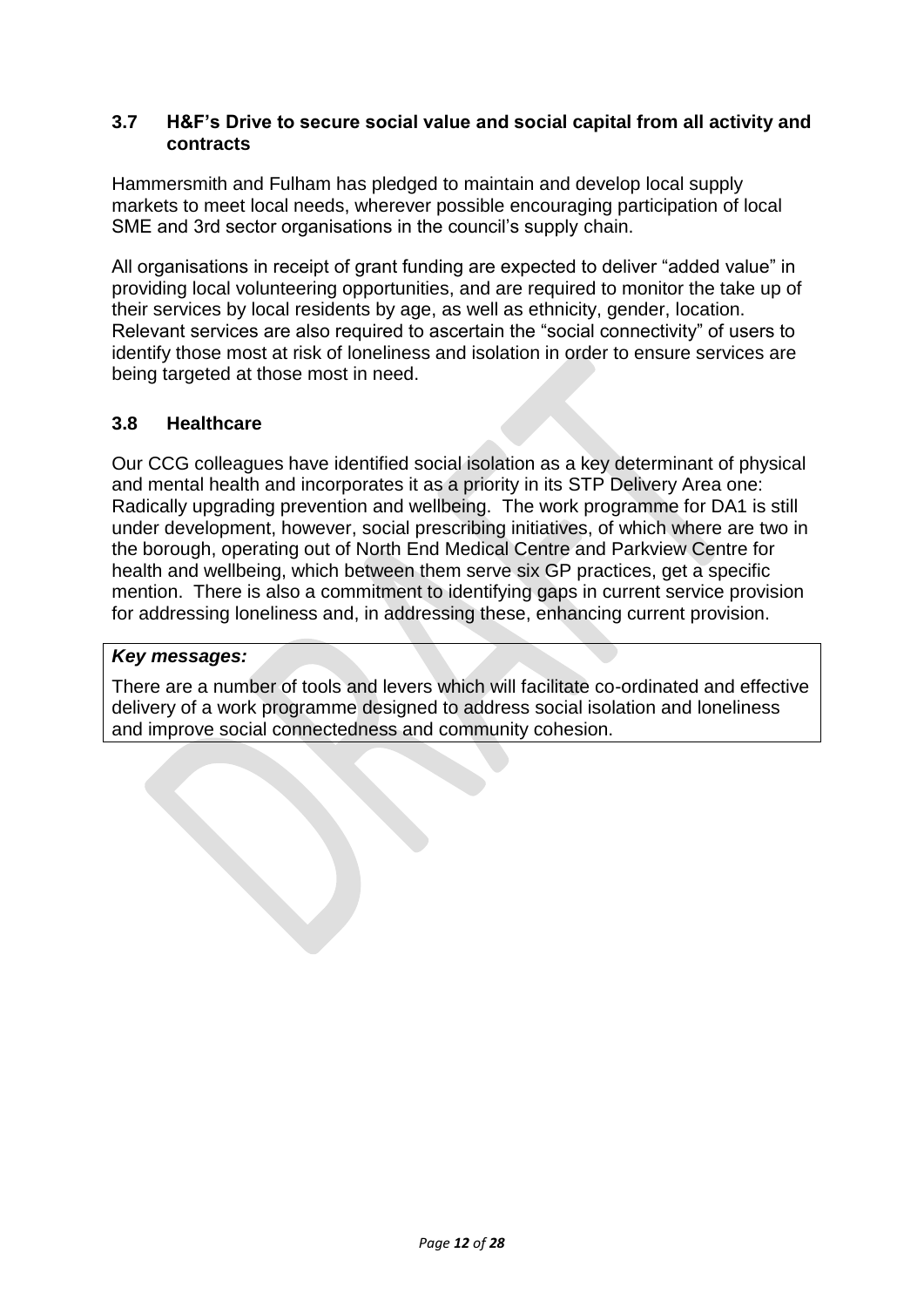# **4. Addressing the challenge: What does the evidence say?**

Social isolation and loneliness are relatively new areas of interest, however there is a great deal of activity across the country and internationally to plug the gaps in our knowledge. It is important to recognise and support innovation with robust in-built evaluation to ensure that activity contributes to the emerging evidence base. It is also important to use existing evidence where it is available: it is widely accepted that whole systems approaches, while much harder to evaluate, will have greater impact, with more mutually supportive and thereby resilient neighbourhoods and communities. Together with UCL's Institute of Health Equity, PHE produced *Reducing social isolation across the lifecourse* (2015), which endorses the adoption of a whole systems approach.

# **4.1 Campaign to End Loneliness Framework**

CtEL together with Age UK have developed a framework (illustrated in appendix one) to inform strategic, whole systems approaches to addressing loneliness. This sets out four interdependent categories of provision:

- Foundation services services to reach and understand the specific needs of those experiencing loneliness, and to access appropriate interventions.
- Direct interventions a menu of services that directly improve the number or quality of relationships people have, through supporting and maintaining existing services and supporting new social connections. The direct interventions category also includes psychological support through systems such as Cognitive Behavioural Therapy (CBT) and Mindfulness.
- Gateway Services improving transport and technology provision to help retain connections and independence. The evidence base for the impact of technology (including telephone) based initiatives for older people is relatively well developed, particularly in maintaining existing relationships, for example with friends and family spread geographically and where technology provides an 'excuse' for new contacts, for example IT training. While the evidence base for transport initiatives is less developed, largely as transport initiatives have not been specifically evaluated for their impact on loneliness, still there is a recognition that transport is vital to connectedness and that, similarly to technogical interventions such as IT training, coach tours and day trips can provide an 'excuse' for new contacts.
- Structural Enablers create the right structures and conditions in a local environment to reduce those affected by, or at risk of, loneliness. These might include neighbourhood approaches, asset based community development, volunteering networks and age positive approaches such as the establishment of dementia friendly communities. As with gateway services, the evidence base needs further development, not for the impact which structural enablers have for developing social capital, which is relatively strong, but for impact on reducing loneliness specifically.

*Promising approaches* (Jopling 2015) presents some valuable case studies of initiatives, following this framework.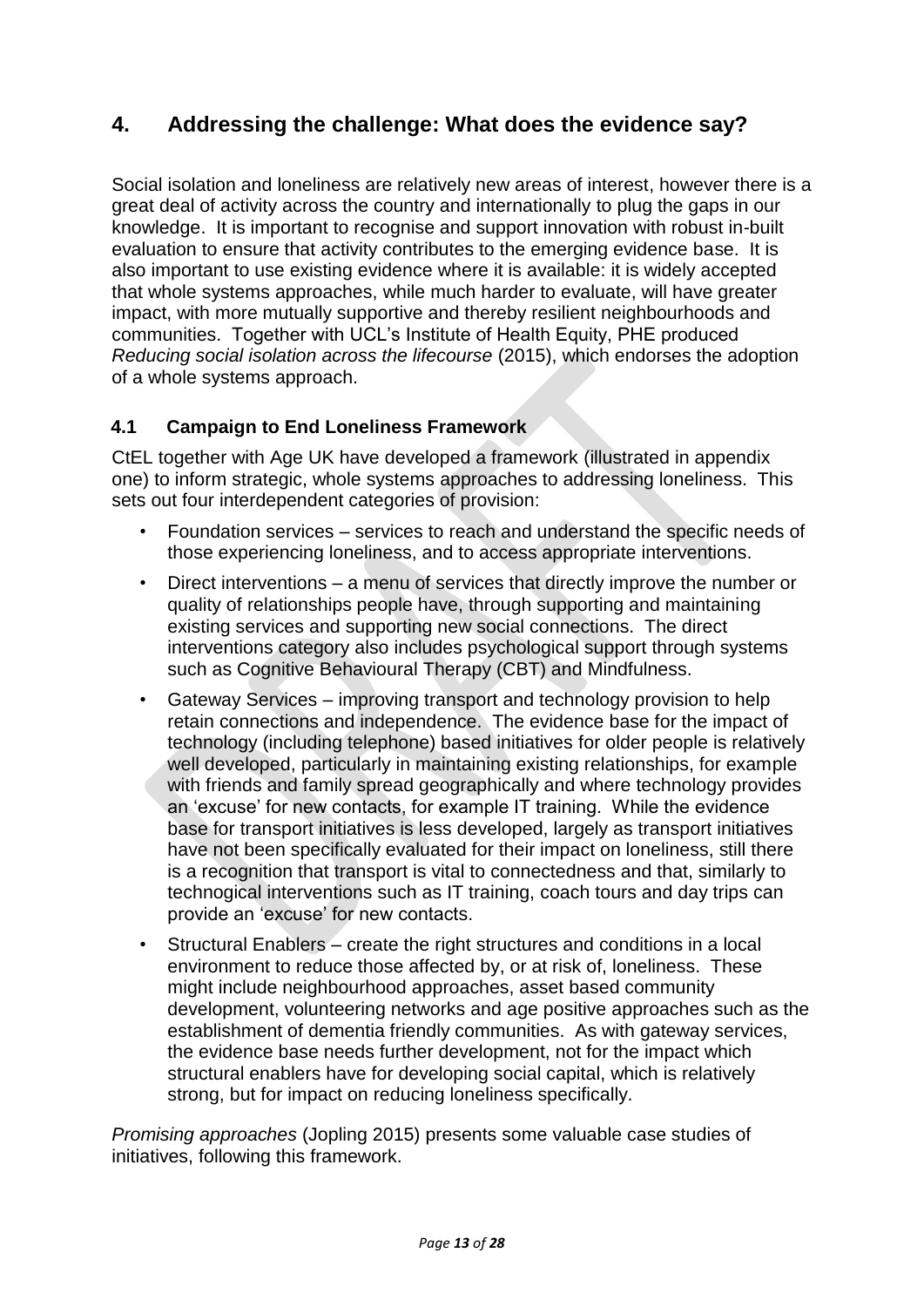### **4.2 Local action on health inequalities: Reducing social isolation across the lifecourse** (Public Health England and UCL Institute of Health Equity, September 2015)

Communities that are more connected need fewer public services, create good places to live, and improve outcomes for residents. People are not passive recipients of services – they have an active role to play in creating better outcomes for themselves and for others, and they themselves will be the starting point for tackling emerging issues. PHE and UCL (2015) discuss the impact of the built environment on the prevalence of social isolation in a way which suggests it might be incorporated into the CtEL framework's 'structural enablers':

"Safe public spaces, with pavements to walk on and lighting, are also part of the physical infrastructure that helps people to maintain social connections. These factors cut across the whole of the life course as part of sustainable communities and places in which people are born, grow, live, work and age … Designing the built environment to make the streets conducive to walking is also likely to encourage social connectivity." (*Local action on health inequalities: Reducing social isolation across the lifecourse,* PHE & UCL 2015, p.14)

This is consistent with the emphasis CtEL giveS to asset based community development and to encourage service users to identify those direct services which would be of greatest benefit (p.11).

### **4.3 A glass half-full: how an asset approach can improve community health and well-being** (Foot, J., Hopkins, T. & IDeA, 2010).

Empowering people and developing stronger, resilient communities which will work together to reduce social isolation and loneliness, requires the potential of local support networks to be unlocked (Foot, Hopkins, & Improvement and Development Agency (IDeA), 2010).

Services which offer opportunities for social contact and facilitate community cohesion, such as volunteer befriending services, health and wellbeing hubs, link up / connecting projects and the Community Champions are central to the preventative agenda; very often the best and most sustainable help comes from neighbours and peers. Some of these services will be provided or commissioned by the council, however many are not. Many are provided by third sector agencies and have been designed by local people.

Asset based approaches look first at the strengths within people's lives – their family and community networks, their interests and their abilities, in order to link people with the right sources of support and help which build upon these strengths.

# **4.4 Return on investment**

Local Authorities are facing significant financial challenges at a time when demand for social care and health services is growing. NHS and ASC are under increasing pressure, through a combination of reduced budgets, an aging population and a requirement to implement significant reforms under the Care Act.

It is widely recognised that to meet this gap, investment is needed in preventing poor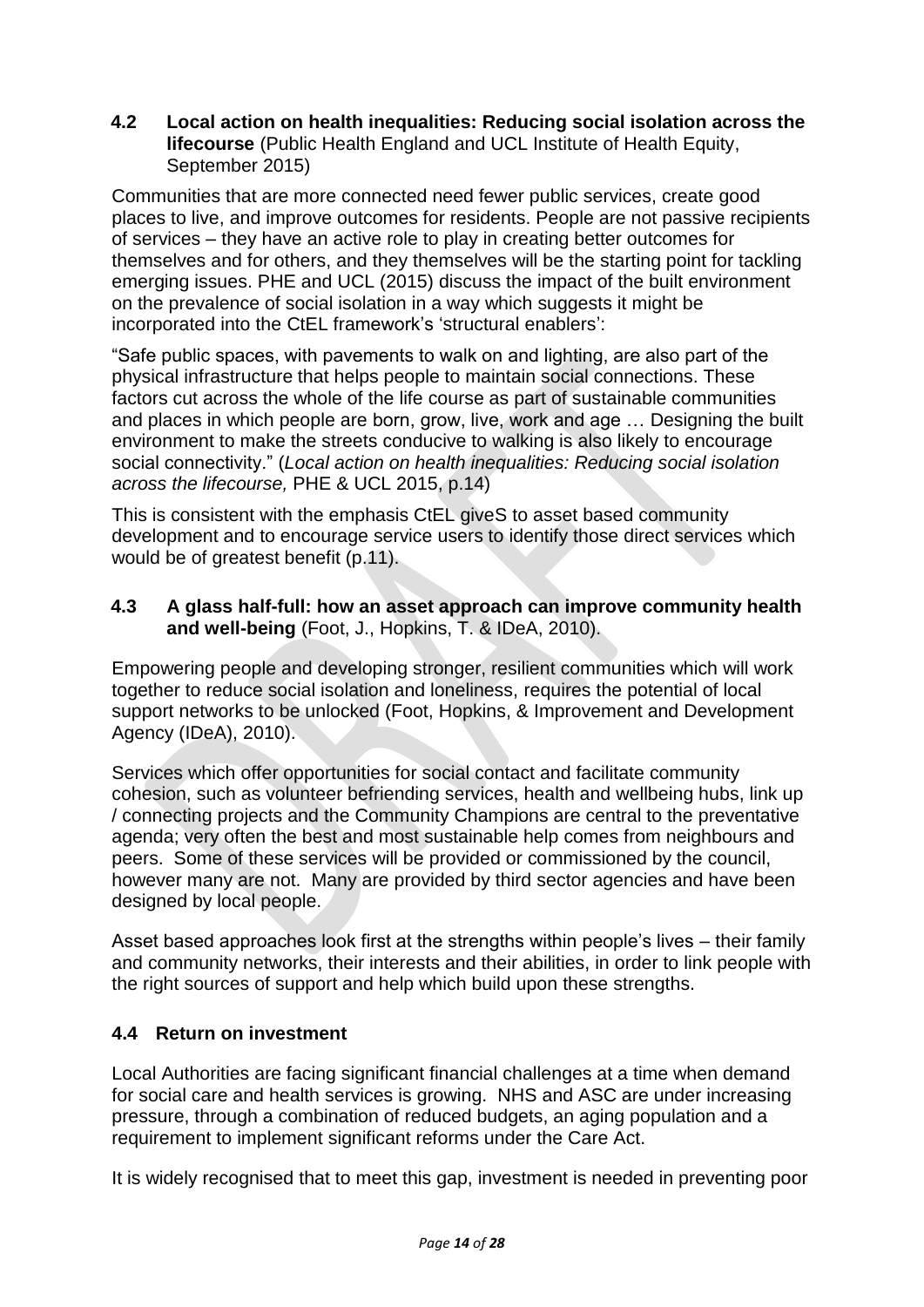health and wellbeing. However, finite resources render it difficult to shift resources upstream when demand on services among those with immediate needs is great. The nationally driven tightening of eligibility criteria for Adult Social Care recognises this demand but can mean that services are only able to provide care to residents once their wellbeing has decreased, rather than helping to prevent deterioration.

To respond effectively to the fiscal climate and to enable closer health and care collaboration with services weighted towards 'upstream' prevention and earlier intervention, commissioners are undertaking strategic commissioning reviews in order to build the evidence base; increase the use of pooled budgets; align funding streams; remove any duplication; rationalise the number of contracts managed; and achieve required savings.

The fiscal climate is such that interventions to prevent and/or alleviate loneliness need to vie for scarce resources alongside statutory services. However, much can be done using existing community assets, be these physical assets such as libraries, voluntary/community organisations, social capital or local businesses.

#### *Key messages:*

While there are gaps in the evidence base for initiatives to reduce social isolation and loneliness, there are some clear messages from the emerging evidence base:

- Whole systems approaches are recognised as more effective

- Asset based community development – offers the greatest gain for social capital and community resilience

- For approaches to be sustainable, there must be clear return on investment and this must be calculated incorporating returns for social value and social capital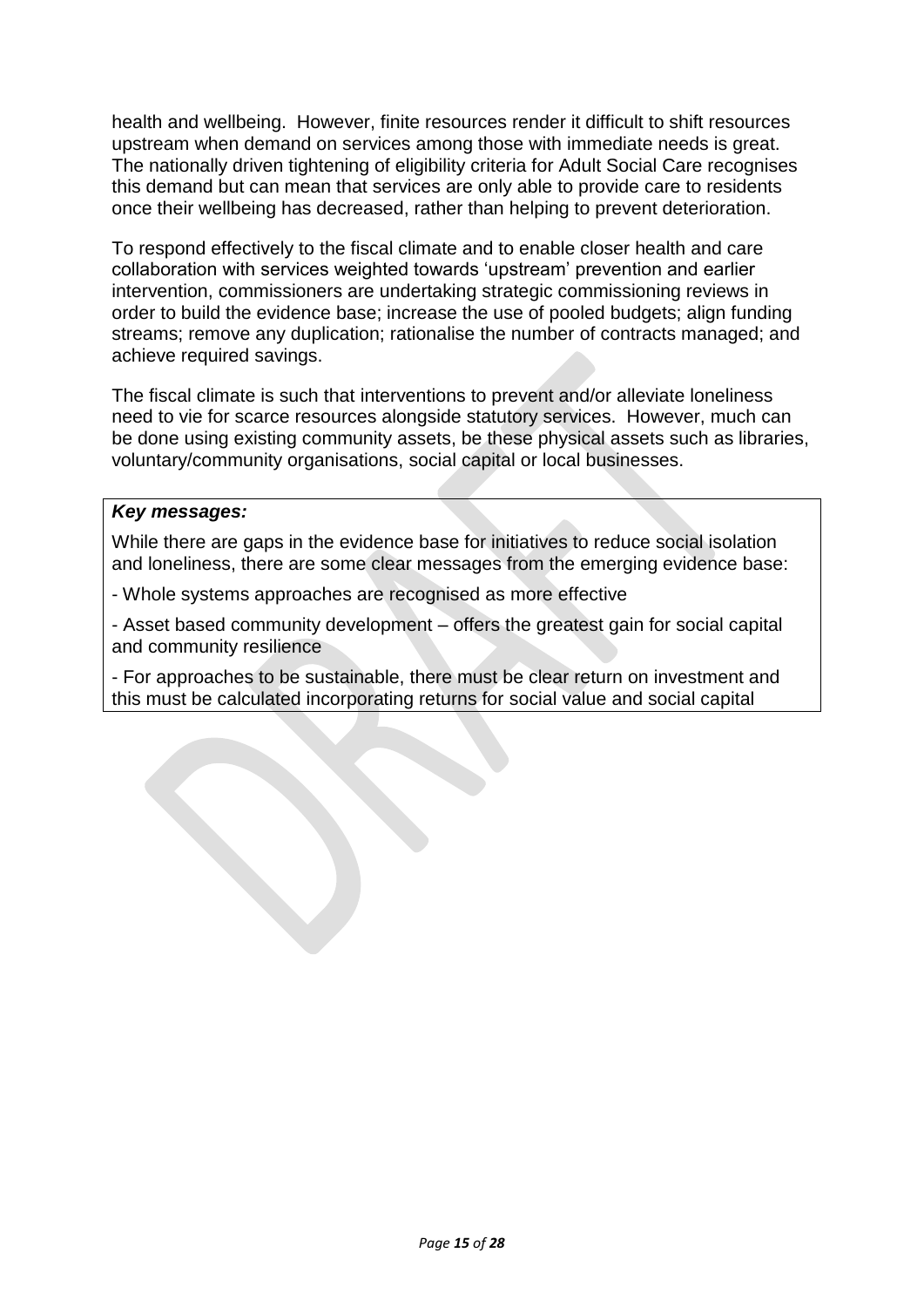# **5. Where are we now?**

Tightening resources can both help and hinder the social isolation agenda – the greater focus on evidence based practice can help to clarify aims, objectives and performance indicators. Increasingly public and third sector agencies are working together better to address the needs of vulnerable residents and service users. There can also be a loss of targeted provision, however, as services and facilities are expected to achieve 'more for less'. The macro level pressure on resources has seen a shift in emphasis towards prevention, a recognition of the need to invest a greater proportion of resources 'upstream', keeping people health and independent, thereby reducing demand on health and social care services.

Front line services and facilities are natural assets for any programme seeking to address social isolation and loneliness. However we cannot assume that their full potential is realised. In environments where there are few extended family members within walking distance, many residents who commute out of the local area to work and a lack of community cohesion across age and ethnic boundaries, specific initiatives can commonly be found which actively seek to promote neighbourliness and increase social capital.

A broad range of other services provided by the public sector, private sector, third sector and others, have the potential to impact on social isolation, even if this is not their primary aim. For example, aspects of the built and natural environment and transport infrastructure can help or hinder efforts to enhance social connections.

This section seeks to consider assets in Hammersmith and Fulham, using the framework put forward by the Campaign to End Loneliness.

### **5.1 Foundation services: reach; understand; support access**

The Council has a number of functions which either explicitly address this element of the framework or do this as a bi-product. Community based and front line staff are key to the identification of those 'at risk' and to understanding the nature or cause of their loneliness. Some front line staff will recognise and be able to address isolation and loneliness, particularly those operating in services such as day centres, children's services and community services visiting those who are housebound. There are, however, other front line staff who, while able to identify residents who are isolated or depressed are not necessarily able to address it. These might include staff in libraries and housing options, who may be very skilled in communication with a broad cross section of our population but do not have the tools at their disposal to provide 'warm transfer' to services which can address isolation and loneliness.

In addition to council staff, residents of Hammersmith and Fulham may be in contact with NHS or third sector staff. These too may vary in their capacity to identify and respond to isolation and loneliness to best effect. These staff will include GPs, Physiotherapists, Occupational Therapists, Podiatrists and A&E staff as well as those operating from front line services delivered by third sector agencies – advice centres, BME community organisations etc. The social prescribing pilots at Park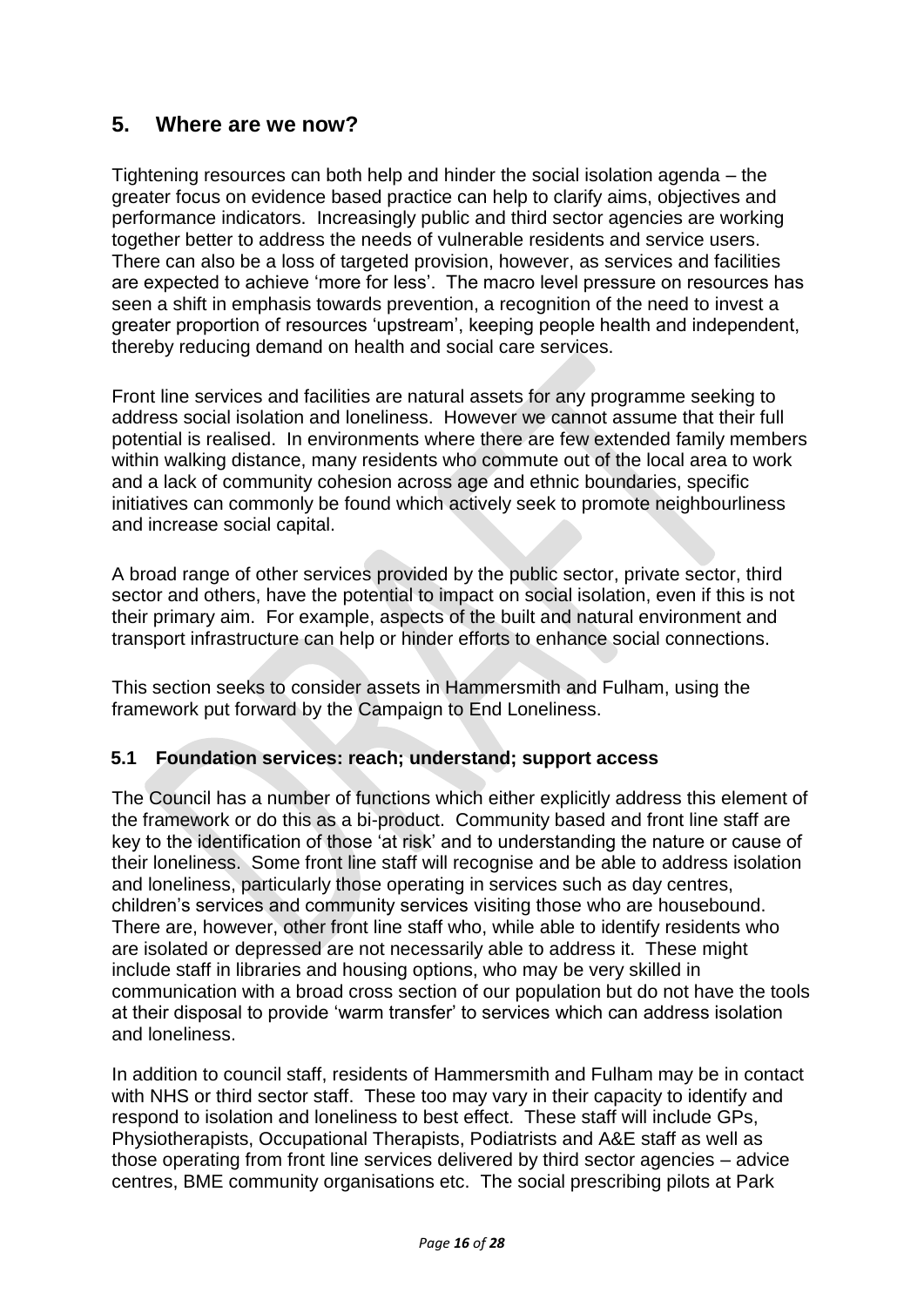View and North End Road Medical Centre both respond to social isolation.

In addition, it is perhaps those not in contact with front line services who are most at risk of loneliness. The onset of loneliness and isolation can be gradual and individuals might not recognise it until it gets to the stage where it is chronic and their skills/abilities to overcome it have become reduced. Voluntary sector organisations have a good track record in engaging effectively with residents who are not otherwise known to services, particularly statutory services. The Community Champions, commissioned by Public Health, are another particularly good resource for reaching out to those residents who might not otherwise be engaged with council and/or health facilities. These make use of the large volume of social housing in the borough, which facilitates targeted work with many of our communities most at risk of social isolation / loneliness.

While front line services, particularly outreach services, are certainly an asset, we cannot assume that they are fulfilling their full potential to address isolation in the borough. Sobus (2016) identify it as a key theme, specifically highlighting that:

- Individuals and some communities, particularly BAME, are not engaging with services;
- Men are engaging with services less than women;
- There are fewer engagement opportunities for people with mobility issues;
- This lack of engagement and social support is leading to poor physical and mental health outcomes.

Public Health has established and is developing a 'Making Every Contact Count' (MECC) training programme. This seeks to ensure that maximum gain is secured from each contact with a resident regardless of the initial contact purpose. The intention is that raising awareness through healthy conversations of a wealth of services and support available; initiation of 'change talk' to engage the resident; followed by the offer of information as to how or where to progress 'a call to action' for the resident. In addition to face to face contact, both digital nudging, and, utilising 'warm transfer' by contact centres can assist confidence and motivation in residents. Currently the MECC programme is completing the first phase, and up scaling is proposed in phase two, which could, in turn, form part of the backbone of provision to reduce the risk of loneliness. The MECC programme offers a great tool for ensuring that the council and its partners make the most of the full range of staff working in the community – including street wardens and bin collectors as well as those more directly involved in support and care.

#### **5.2 Direct interventions: support and maintain existing relationships; foster and enable new connections (1-1 and group based); psychological interventions**

Services which offer opportunities for social contact and facilitate community cohesion, such as volunteer befriending, health and wellbeing hubs and link up / connecting projects are central to the preventative agenda. Despite this, these services can be reliant on short term funding which can undermine sustainability of outcomes and destabilise service provision. The Council is committed to supporting a thriving third sector and recognise their invaluable contribution to community cohesion and social capital. We are committed to ensuring, wherever possible,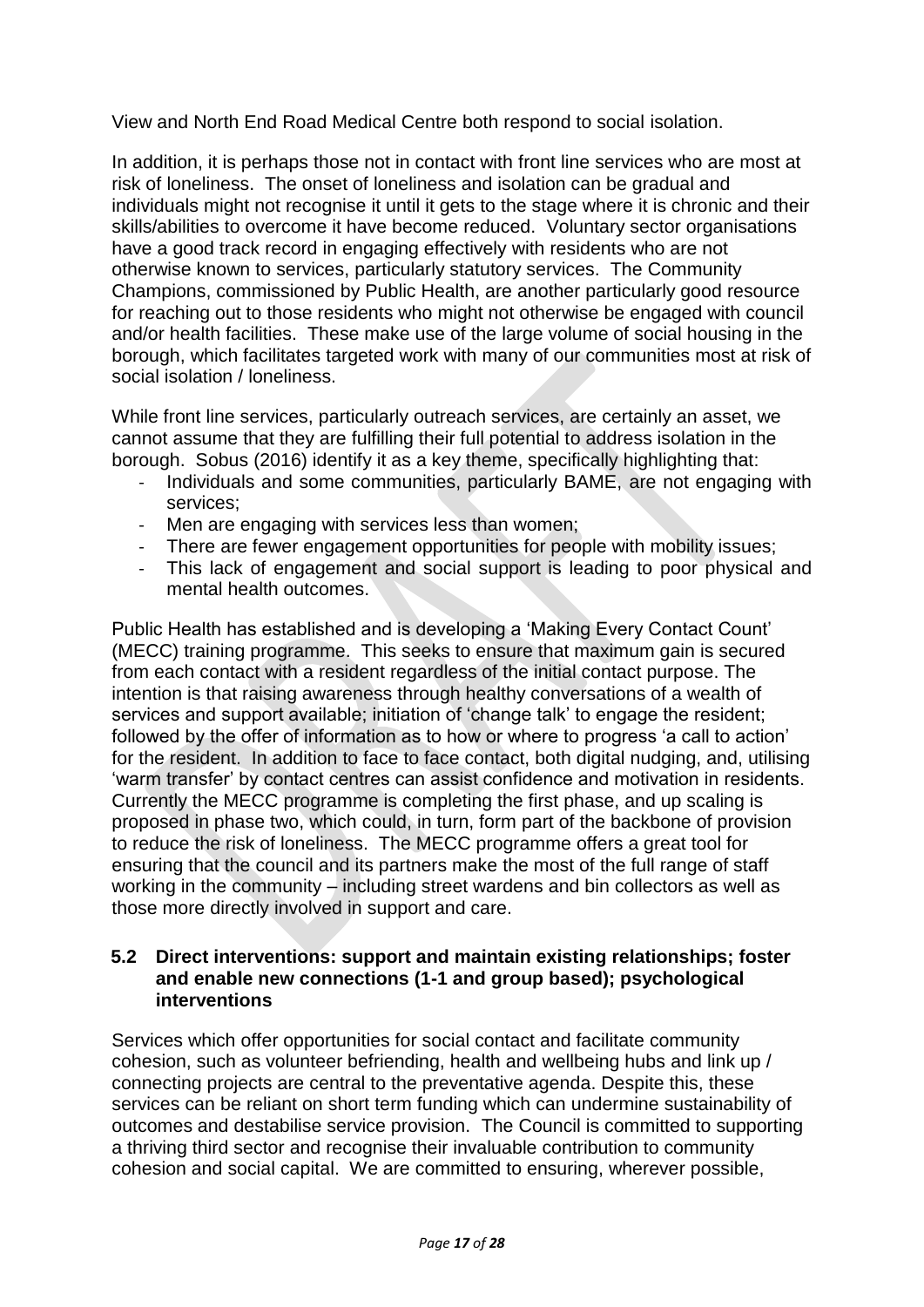longer term funding to aid stability and continuity.

A number of council initiatives: the Smarter Budgeting programme, Housing Support and Care JSNA and the Poverty and Worklessness Commission have each considered how better to prevent homelessness. The council has a Floating Support Service, which primarily supports those residents whose needs are not severe enough to kick in specific statutory services from Housing, ASC and/or Childrens Services but without support can easily spiral into a position of high dependency. Options for enhancing the offer, to become more proactive in reaching those at risk of homelessness and providing a gateway rather than referral service to tailored help, are being considered.

There are over 500 local third sector organisations in the borough, ranging from national charities to small volunteer led small community initiatives. While they have a strong track record of connecting with some of our most isolated residents, many are experiencing increasing financial pressures and are chasing the same pots of funding, which can deter partnership work which might deliver services to individual sooner and more effectively. There may be some value in supporting a more joinedup approach to ensure that gaps in provision are identified and any duplication resolved.

Examples of third sector initiatives which specifically seek to address isolation include the Bishop Creighton House Homeline Befriending Service, which is aimed at residents over 55 who feel they are living in isolation, some of whom are house bound. Volunteers link with residents primarily over the phone but might also visit and where possible accompany them outdoors to help rebuild confidence and ensure they are able to take regular exercise. One of the greatest challenges is encouraging people to go out and try new things – many are fearful of strangers, groups can be regarded as being "cliques" and being more suitable for particular "types" of people. While many are receptive to befriending support, there can be a lot of reluctance to be helped into a service. The Council commission Open Age to provide a 'linked-in' service, which finds isolated people and introduces them to groups/activities, accompanying them for the first couple of visits and then gradually withdrawing and the individual continuing to access the service. While successful in connecting with isolated residents, it is proving very difficult to achieve targets for the linking them successfully with other services.

Advice station, provided by H&F Citizens Advice, offers a single telephone number to access advice services using a triage approach to identify which local service or facility is best placed to support the individual. A referral with core information is then made (data sharing agreements in place between organisations) and where appropriate, a direct appointment made. The initiative also coordinates advice services led by H&F Community Law Centre, administrating the local Advice Forum where all organisations which provide community legal advice services and generalist advice services can discuss emerging issues and trends and work together to ensure services are up to date.

Silver Sunday is an annual initiative which celebrates older residents and promotes activities they might enjoy. A range of one-off events are provided as part of the celebration and to kick-start sustained engagement in regular activity. While 450 individuals attended evaluation found that only one third were not previously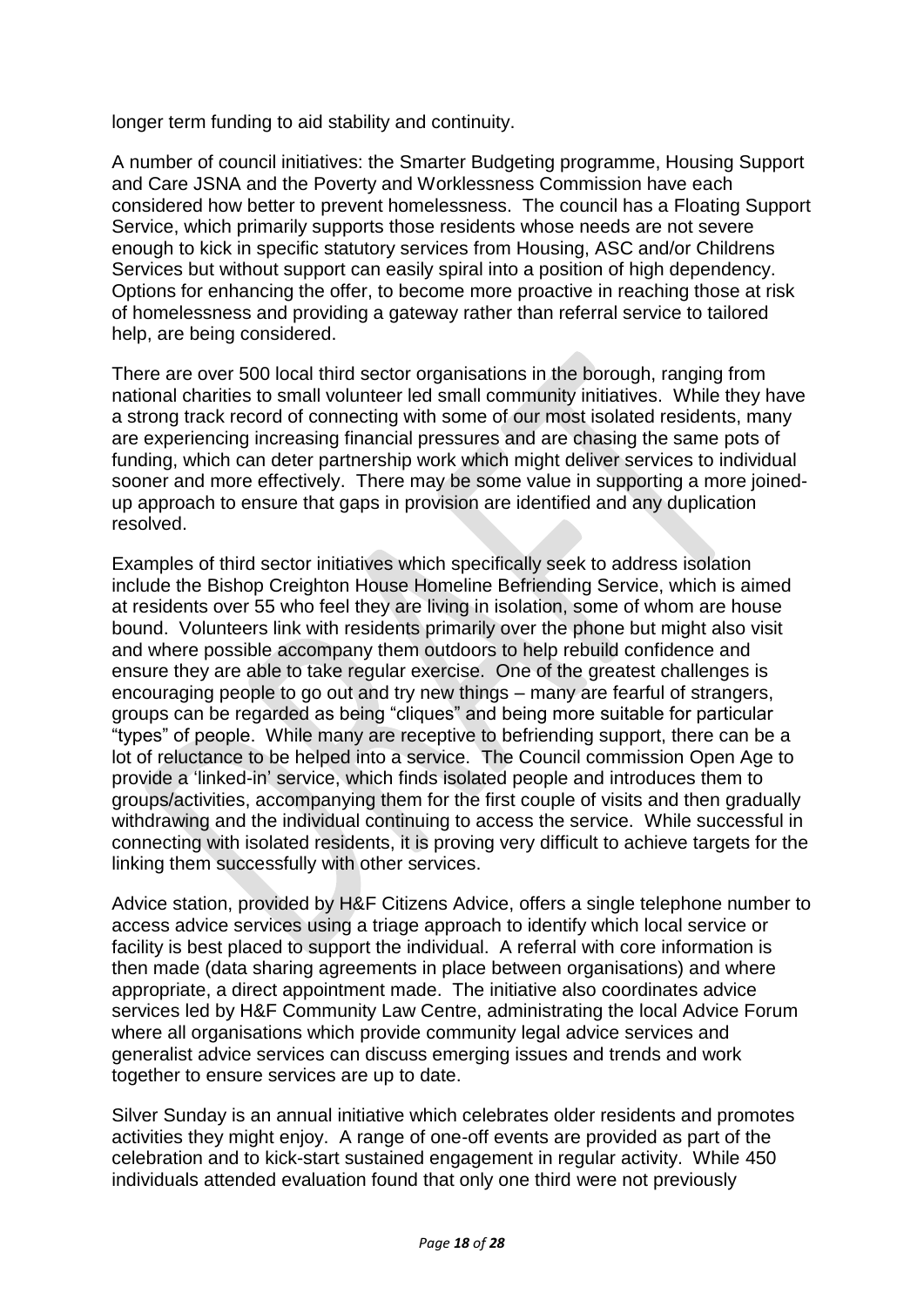engaged in regular activity and only 20% of these new customers continued to engage, perhaps as Silver Sunday is seen as an isolated event rather than an annual celebration of ongoing engagement and activity.

### **5.3 Gateway services**

#### i. Transport

Whilst significant improvements in public transport have been achieved over the last decade (all buses being accessible, some underground stations having lift access and better bus and tube train design, the new transport provision around Westfield), there remains a number of barriers to public transport for many older people:

- Travelling at night or in the dark a significant cohort of older people in particular remains reticent to venture out in the dark – mainly due to fear of crime or ASB and fear of slips/falls.
- Avoiding "school rush hour" a number of older people have reported an uneasiness or reluctance to attempt to travel by public transport (particularly by bus) between 3-4.30 when buses are often crowded with school children, who some older people have reported as being intimidating and/or impolite, making travel by public transport an uncomfortable experience. However, this is not necessarily borne out by data or feedback from TfL, and it may be a disproportionate concern.
- While there are limited North/South direct routes across the borough, there are good East/West links and it is thought that residents access services in neighbouring boroughs rather than those in other parts of Hammersmith & Fulham, if the transport links are more direct. As with schools and health services, people often access services which are closest to them, but may not be within the borough boundary.

Feedback from older people shows that the majority recognise the value and range of accessible and free transport available to them (via OP Freedom Pass) and make extensive and good use of these services.

#### ii. Digital inclusion

There are a number of on-line gateways to council services. These include the Family Information Service, which has recently been refreshed with improved accessibility and navigability which incorporates a facility for those residents needing materials in languages other than English.

Work is now underway to develop People First which is the primary web-based information service for adult residents aged over 50, their friends and family, to find and access support services and facilities. The website has a wide ranging content which is jargon-free and promotes over 100 events and activities per day and there is a set of 'Top 10 front porch questions' which link users straight through to related content. It is actively promoted via a number of agencies across the borough. The main aim of the developmental work is to improve quality and consistency to

- a) facilitate timely delivery of preventative services,
- b) facilitate improved targeting of services to ensure support for those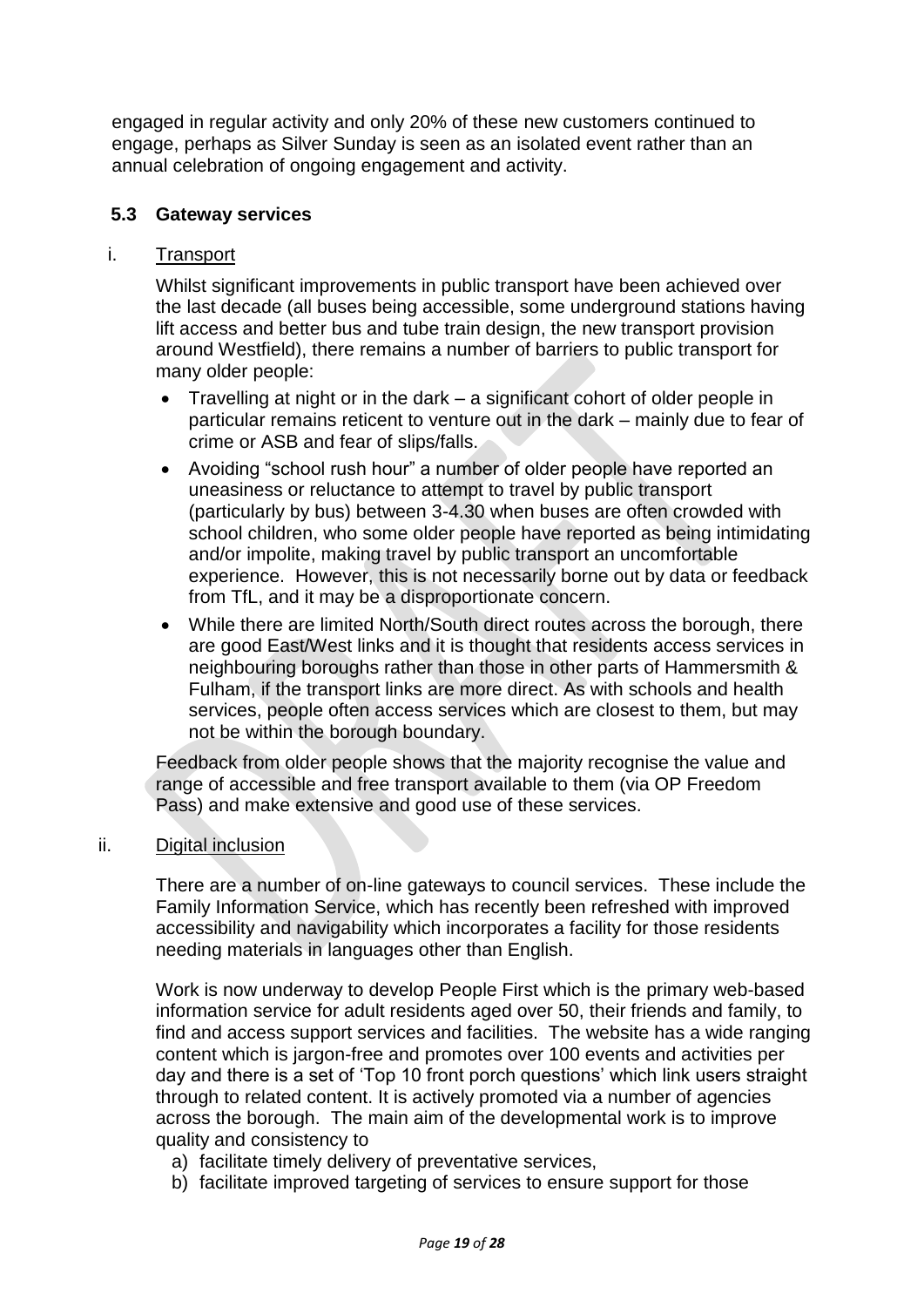residents at most risk of losing functionality and independence (including those who are socially isolated)

- c) provide professionals across sectors with an improved reference tool, and
- d) achieve a joined-up service offer for residents.

ASC and Health partners have an ambition to establish a fully integrated health and social care system by 2020. A key aspect of this system includes an integrated front door that comprises a cutting edge digital platform and, where needed, a telephone service that is multi-disciplinary and led by experts. ASC's overall aim is to develop and deliver an effective 'Digital by Design' self-service, including signposting, information, advice and self-assessment where appropriate.

LBHF is moving towards Digital by Design to shift access towards digital mechanims rather than face to face or telephone channels. The Sobus report (2016) identifies Information Technology as a priority, specifically the need to explore how best to facilitate e-inclusion for the current generation of 65+, as many are not engaging with IT. They suggest training may help some to engage, as might intergenerational projects. The need to address the costs incurred by older people seeking to engage with digital technology is also highlighted. The Digital by Design programme is being supported by a digital inclusion strategy which ensures that those most at risk of isolation or facing barriers to digital channels are supported to develop digital skills, awareness and access, and that face to face and telephone contact continue to be provided for those who need it.

# **5.4 Structural enablers**

Communal settings such as community centres, day centres, children's centres and libraries are key sites where targeted local information can be delivered. There are five community centres in the borough which, in the main, serve the local population well. Most people are aware of libraries, and these are often well used by residents who do not access other council services and therefore offer an important gateway. The council invests in a health and wellbeing initiative operating out of libraries to ensure that appropriate information is readily accessible.

Adult education facilities offer an important mechanism through which residents can make social connections as well as pursue interests and develop their skills.

The Community Champions (paragraph 5.1 above), who operate on a voluntary basis, live and operate in their own neighbourhoods and have a specific function to aid social connectivity within their community. This model might be extended to establish parent champions and block champions to help address isolation in particular groups. The Poverty and Worklessness Commission has identified a need for a revised approach to volunteering in the borough which recognises and builds on the social capital developed by volunteering initiatives such as the Community Champions. A strategic approach to volunteering, which recognises individuals' skills and expertise and helps them to share these with others might prove fruitful in addressing a number of council objectives though increased confidence and skills: maintaining health and wellbeing, promoting independence and greater employability as well as tackling isolation. Importantly, some vulnerable people can provide as well as receive voluntary support, securing confidence and self-esteem through the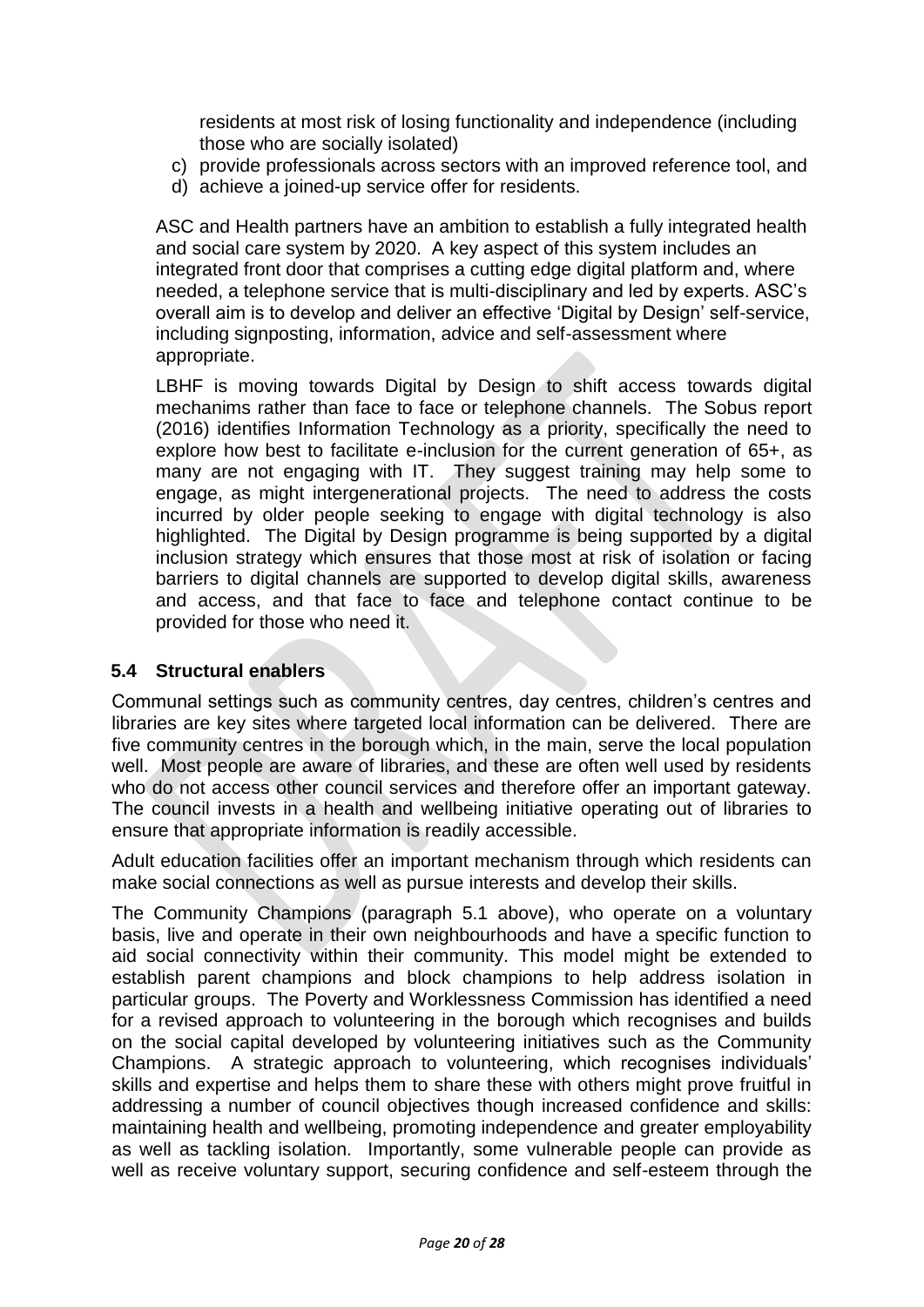social connections this brings. Cross generational initiatives have been proven to benefit both parties – particularly for those whose family and friends are dispersed. Volunteering can also be an invaluable way to prevent isolation becoming entrenched. Encouraging residents to engage more with their local community prior to retirement can establish social networks which in time can replace those based around work which can be lost with retirement. Businesses may also have an important role to play, through their workplace health programme, in preparing staff for retirement.

Social capital can also be secured through the council's commissioning functions and the council has introduced a requirement for the contribution that each contract and work programme might bring.

The neighbourhood environment itself must also be recognised as a structural enabler. The extent to which our neighbourhood offers an environment that facilitates social discourse, encourages people to recognise and engage with their neighbours through attractive communal spaces which provide for the needs of different age groups has an impact on community cohesion and inclusion. Facilities for active play, for taking a rest, core facilities being within a walkable distance, all contribute. Those neighbourhoods which are recognised as having a lesser offer might engage with residents to address this – an exercise which itself might aid connectedness if led appropriately. As Marmot records: "Public participation in designing public spaces that meet community needs is important in building a sense of ownership and belonging" (Marmot 2010).

### *Key messages:*

Hammersmith and Fulham has many assets and offers many opportunities for engagement.

A more co-ordinated offer, which is appropriately marketed might aid awareness, facilitate greater neighbourliness and promote engagement.

The greatest impact might be secured through greater resident awareness of isolation and loneliness – encouraging people to come forward, encouraging people to look out for each other - spot it in themselves and each other and feel confident about taking action.

Encouraging residents to engage in addressing the detrimental factors in their community can aid connectedness as well as engender a sense of ownership and belonging.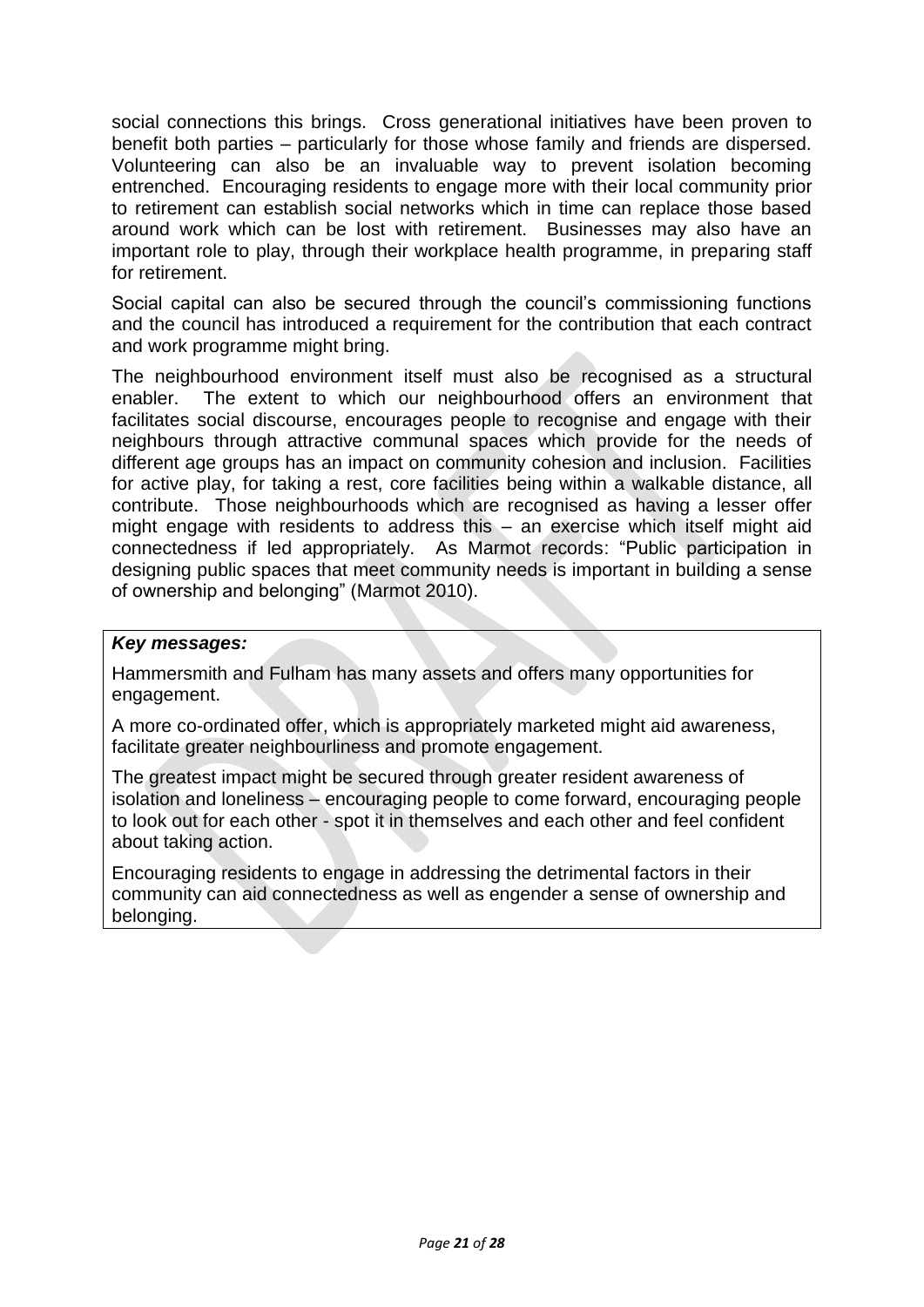# **6. Where do we want to get to and how will we get there?**

The strategic objectives below were identified at a workshop held in April 2016. The themes developed through the process of reviewing the evidence base and examining best practice from other areas that have identified social isolation as a priority for action. A draft work programme outlining actions to address these objectives is attached as Appendix 2.

### **6.1 Improved levels of awareness among residents and front line workers**

- i. We will develop a communications and marketing strategy, with our partners in the statutory, business and third sectors, to raise awareness of the prevalence and impact of isolation and loneliness and of relevant services and facilities.
- ii. We will sustain and promote our Making Every Contact Count programme, ensuring that front line staff in different agencies are supported to provide 'warm transfer' across all referral mechanisms, including digital.

#### **6.2 Robust approach to ensuring social connectedness, preventing isolation and loneliness**

- iii. In addition to our existing work to secure social value and social capital through our approach to commissioning, we will ensure that our approach to community development and community engagement explicitly seeks to contribute to community resilience and social capital.
- iv. We will work with our partners to establish a strategic approach to volunteering as a mechanism for connectedness, developing social capital.
- v. We will develop existing mechanisms to establish a main portal to information and advice and ensure better links between that portal and other on line resources (including council webpages) – so that whichever route people follow to seek the information, they are able to do so quickly and easily.
- vi. We will pursue our 'no wrong front door' approach to the provision of council services, exploring the desirability of and options for community hubs.
- vii. We will consider whether there are gaps or fault lines in our transport network and the walkability of our neighbourhoods which might undermine social connectedness and seek to address these.
- viii. Review digital access specifically for groups at risk of social isolation and inclusion and address gaps in provision.

### **6.3 Targeted activity, asset based (whole systems)**

- ix. We will review what is currently available to prevent and address social isolation for Hammersmith and Fulham residents to identify which 'at-risk' groups or neighbourhoods are not currently sufficiently supported and address the findings.
- x. We will work with local partners to encourage robust retirement planning which incorporates the value of social connectedness and markets the available activities.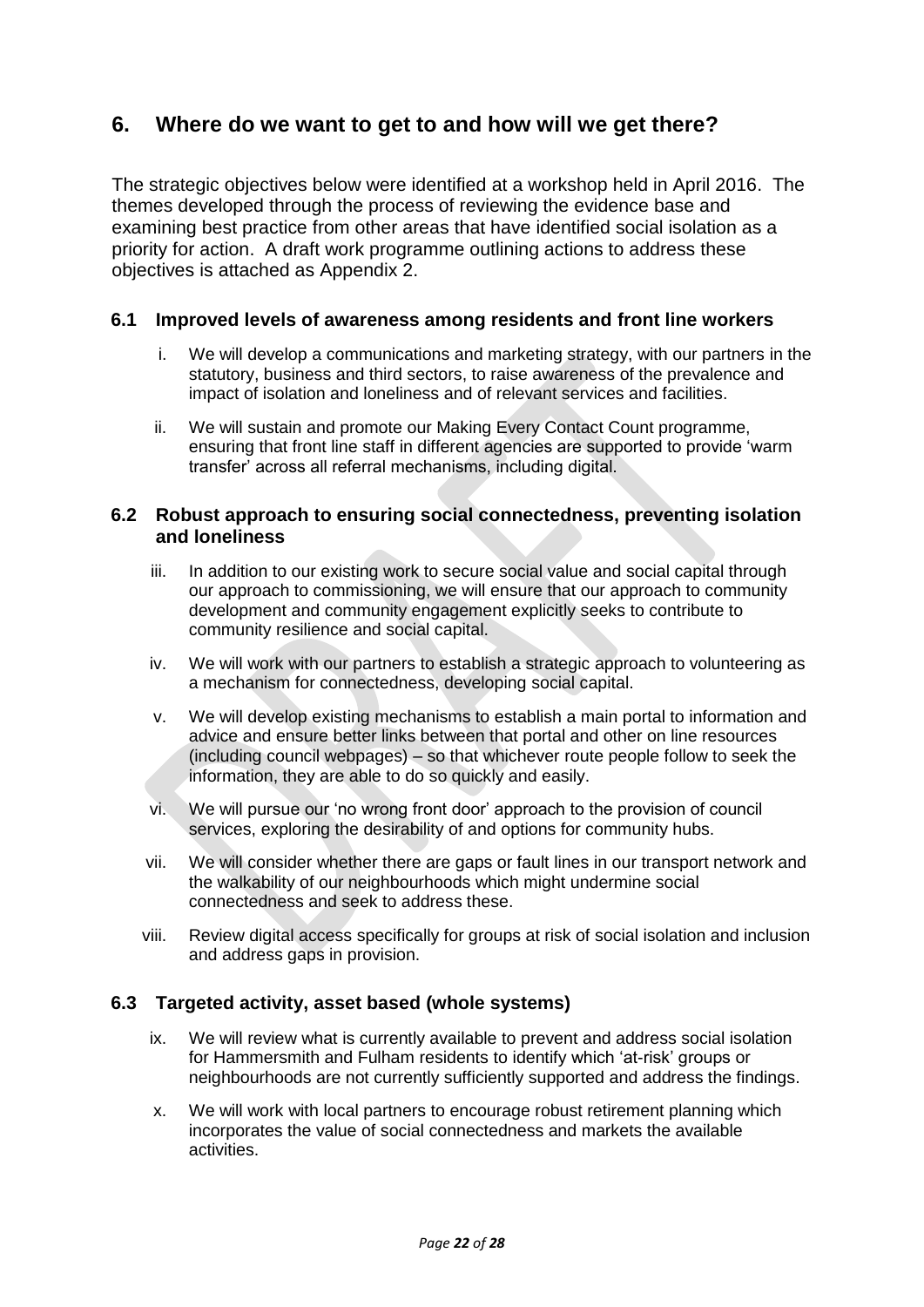# **References**

Local Government Information Unit (LGiU) Combined Social and Digital Exclusion Map. Dot Everyone Digital Exclusion Map (2016) [https://doteveryone.org.uk/resources/heatmap/?area=Hammersmith%20and%20Ful](https://doteveryone.org.uk/resources/heatmap/?area=Hammersmith%20and%20Fulham&metric=total) [ham&metric=total](https://doteveryone.org.uk/resources/heatmap/?area=Hammersmith%20and%20Fulham&metric=total)

Foot, J., Hopkins, T., & Improvement and Development Agency (IDeA). (2010). *A glass half-full: how an asset approach can improve community health and well-being*. London: IDeA.

Giulim, Spazzafumo et al (2012) *Archives of Gerontology and Geriatrics*, <http://www.sciencedirect.com/science/journal/01674943>

Griffin, J. (2010) *The Lonely Society?* Mental Health Foundation.

Jopling, K. (2015) *Promising Approaches to reducing loneliness and isolation in later life* AgeUK and Campaign to End Loneliness

Marmot, M (2010) *Fair Society, Healthy Lives*: The Marmot Review Strategic Review of Health Inequalities post-2010

Public Health England and UCL Institute of Health Equity *Local action on health inequalities: Reducing social isolation across the lifecourse* Practice resource: September 2015

SCIE (2011) "Preventing loneliness and social isolation: interventions and outcomes" Research Briefing 39

Thomas, J. "Insights into Loneliness, Older People and Well-being", ONS 2015.

Victor CR, Yang K. Journal of Psychology 2012; 146(1-2):85-104

Zavaleta D, Samuel K, Mills C. Social isolation: a conceptual and measurement proposal. POPHI Working Paper No 67, Oxford Poverty and Human Development Initiative, 2014.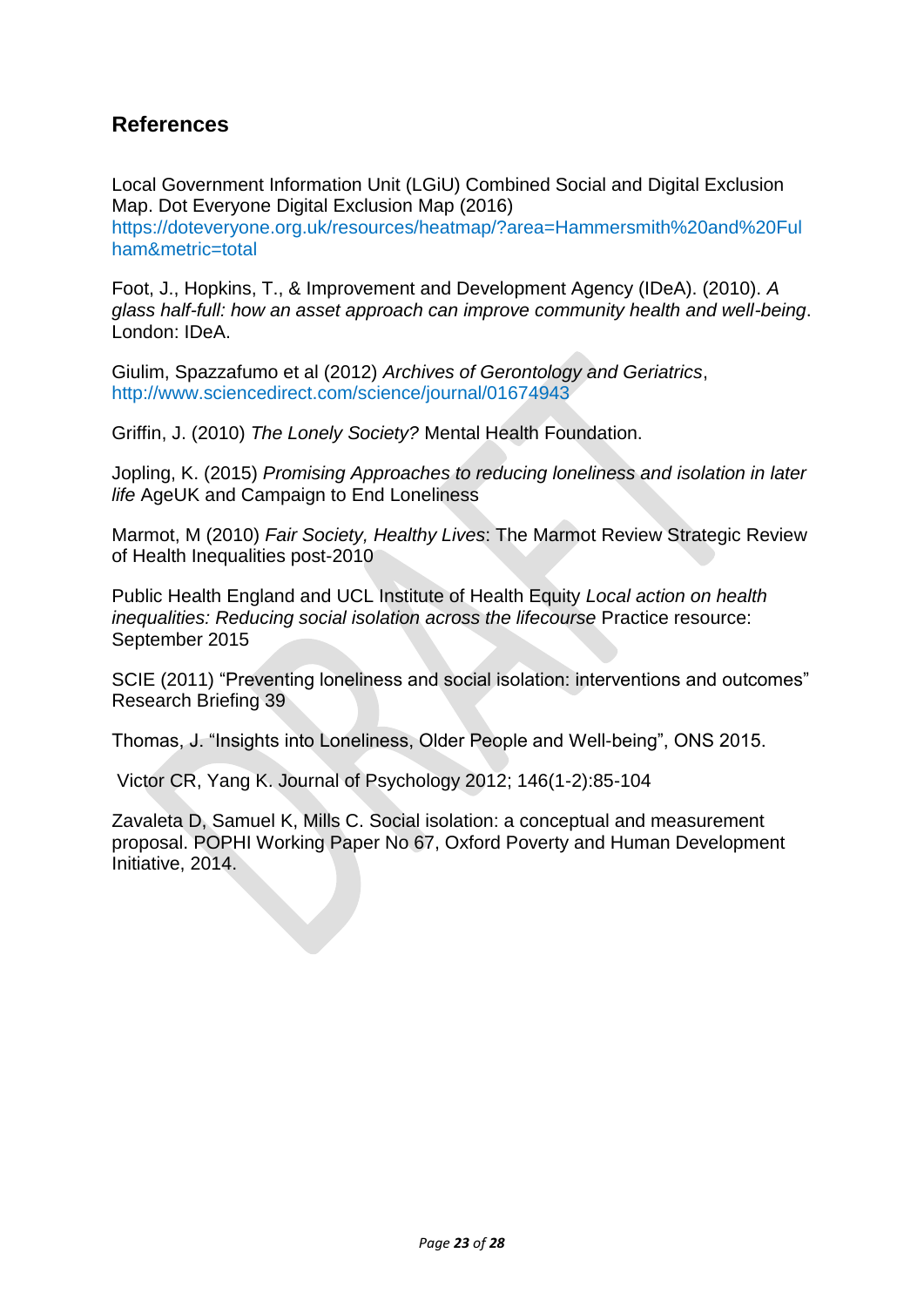

# **Appendix 1: Campaign to End Loneliness / Age UK Framework**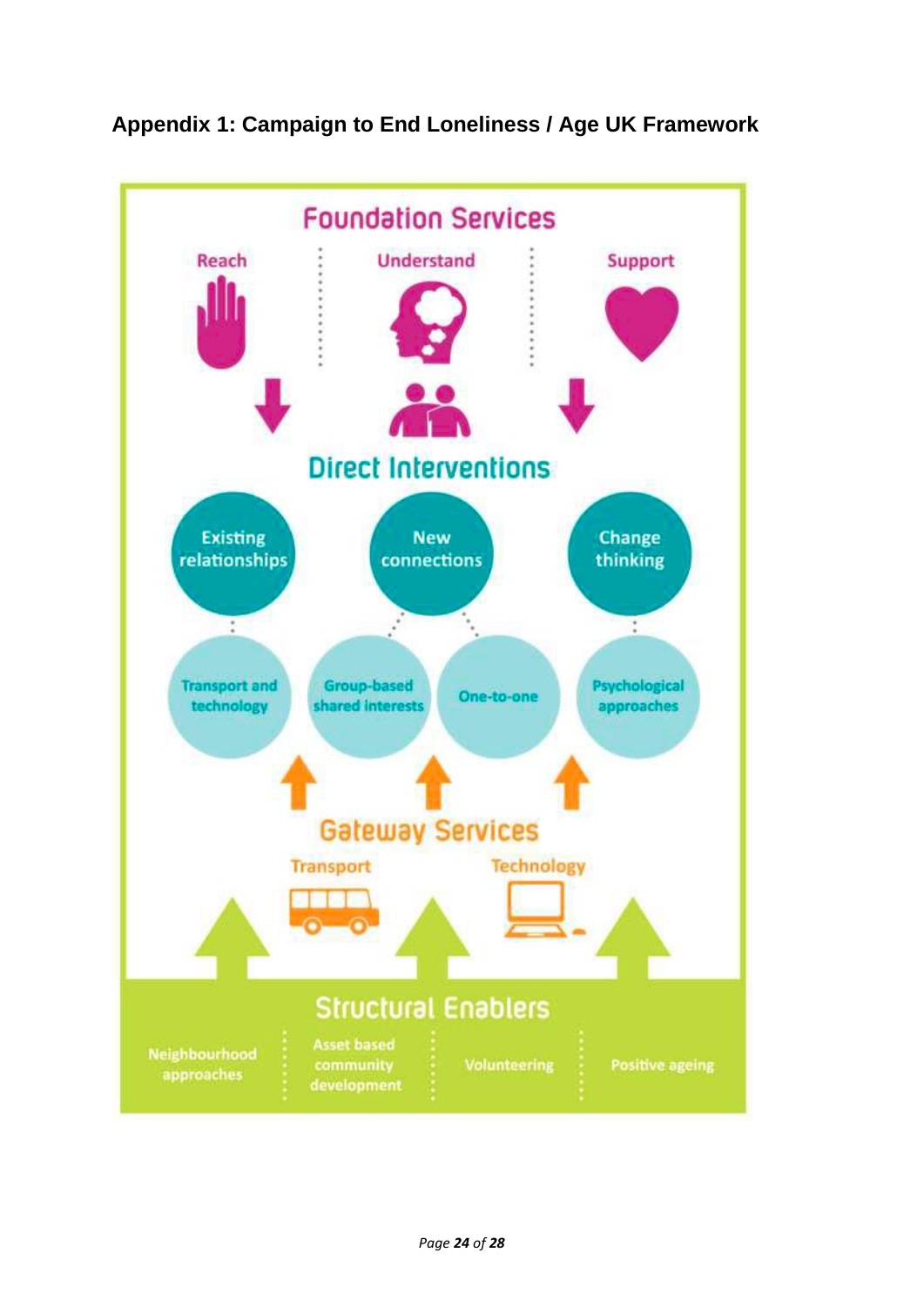# **Appendix 2: Draft work programme**

| <b>Strategic objective and theme</b> |                                                                                                                                                                           | <b>Activity</b>                                                                                                 | <b>Deadline</b>                    | <b>Progress</b> |  |
|--------------------------------------|---------------------------------------------------------------------------------------------------------------------------------------------------------------------------|-----------------------------------------------------------------------------------------------------------------|------------------------------------|-----------------|--|
| 6.1                                  | Improved levels of awareness among residents and front line workers                                                                                                       |                                                                                                                 |                                    |                 |  |
|                                      | Develop a communications and marketing<br>strategy                                                                                                                        | Work with local media to secure regular<br>feature                                                              | Apr 17                             |                 |  |
|                                      | Output: Sustained profile in local media of<br>services and facilities<br>Outcome: Raised awareness of the<br>prevalence and impact of isolation and<br><b>loneliness</b> | Establish shared branding to aid easy<br>recognition of services specifically there to<br>support connectedness | Apr 17                             |                 |  |
| ii.                                  | Sustain and promote the Making Every                                                                                                                                      | Identification of priority front line officers                                                                  | <b>Dec 16</b>                      |                 |  |
|                                      | <b>Contact Count programme</b><br>Outputs:<br>• 72 staff trained at L1                                                                                                    | Delivery of 6 level one (half day) MECC<br>training sessions with a focus on social<br>isolation and loneliness | x3 by Mar<br>17, 3 more<br>Apr-Jun |                 |  |
|                                      | 15 staff trained at L2<br>Outcome:<br>• Front line staff in different agencies<br>provide 'Warm transfer'<br>• Increased resident engagement in<br>services.              | Delivery of one level two (2 day) MECC<br>training sessions with a focus on social<br>isolation and loneliness  | <b>Jun 17</b>                      |                 |  |
| 6.2                                  |                                                                                                                                                                           | Robust approach to ensuring social connectedness, preventing isolation and loneliness                           |                                    |                 |  |
| iii.                                 | Approach to community development and<br>community engagement contributes to<br>community resilience and social capital<br>Output:<br>Outcomes:                           | <b>TBC</b>                                                                                                      |                                    |                 |  |
|                                      |                                                                                                                                                                           |                                                                                                                 |                                    |                 |  |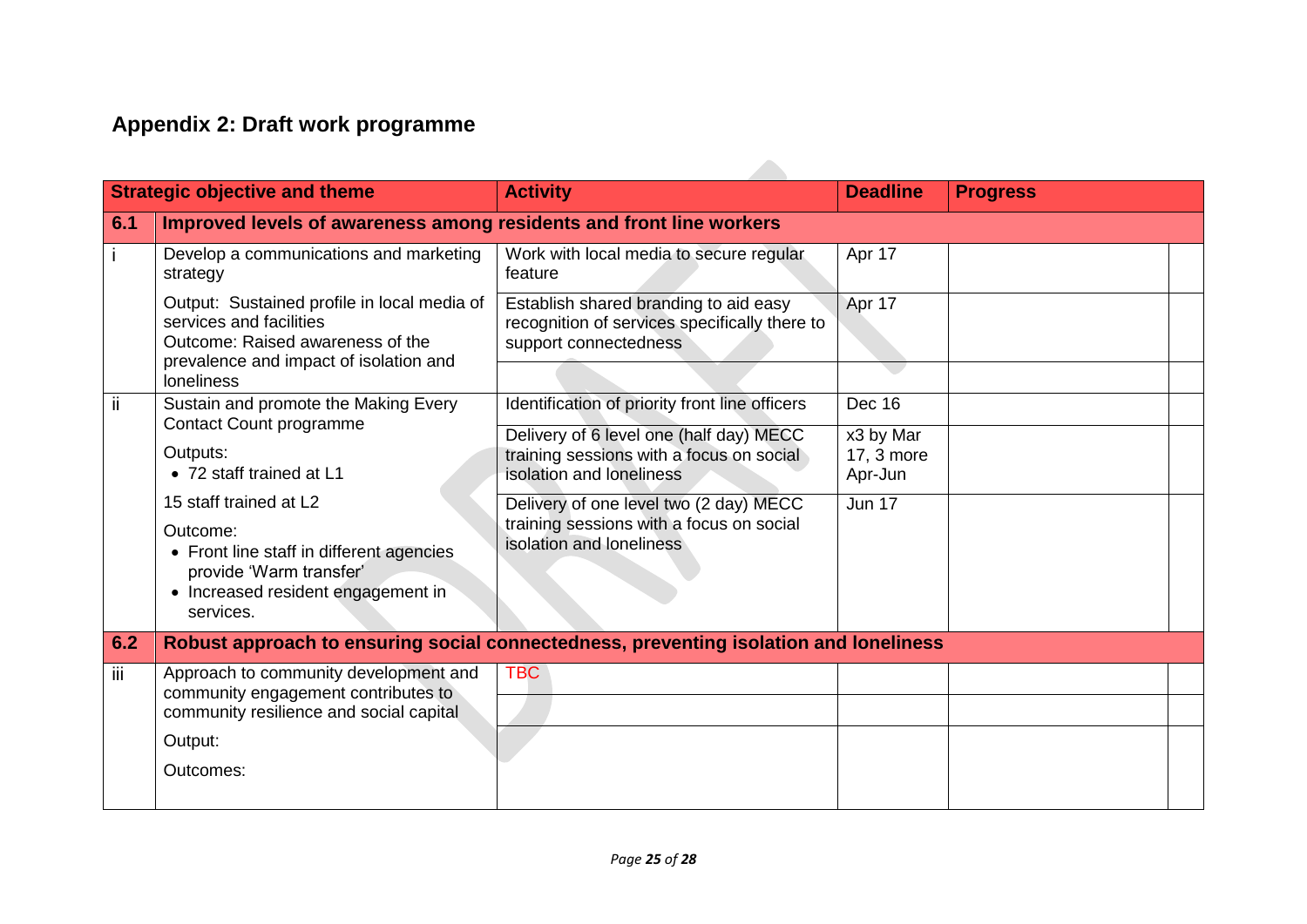| <b>Strategic objective and theme</b> |                                                                                                                                  | <b>Activity</b> | <b>Deadline</b> | <b>Progress</b> |  |
|--------------------------------------|----------------------------------------------------------------------------------------------------------------------------------|-----------------|-----------------|-----------------|--|
| iv                                   | Establish a strategic approach to<br>volunteering as a mechanism for<br>connectedness, developing social capital.                | <b>TBC</b>      |                 |                 |  |
|                                      | Output:                                                                                                                          |                 |                 |                 |  |
|                                      | Outcomes:                                                                                                                        |                 |                 |                 |  |
| ٨                                    | Establish a main portal to information and<br>advice and ensure better links between<br>that portal and other on line resources. | <b>TBC</b>      |                 |                 |  |
|                                      | Output:                                                                                                                          |                 |                 |                 |  |
|                                      | Outcomes:<br>• Improved access to information, advice<br>and services                                                            |                 |                 |                 |  |
| vi                                   | Establish a 'no wrong front door' approach<br>to the provision of council services.                                              |                 |                 |                 |  |
|                                      | Output:                                                                                                                          |                 |                 |                 |  |
|                                      | Outcomes:<br>• Clarification of approach to community<br>hubs.                                                                   |                 |                 |                 |  |
| vii                                  | Review transport networks and walkability<br>within and between neighbourhoods and<br>across the borough: address faultlines     | <b>TBC</b>      |                 |                 |  |
|                                      | Output:                                                                                                                          |                 |                 |                 |  |
|                                      | Outcomes:<br>• Greater social connectedness in<br>neighbourhoods<br>• Geographical connectivity between                          |                 |                 |                 |  |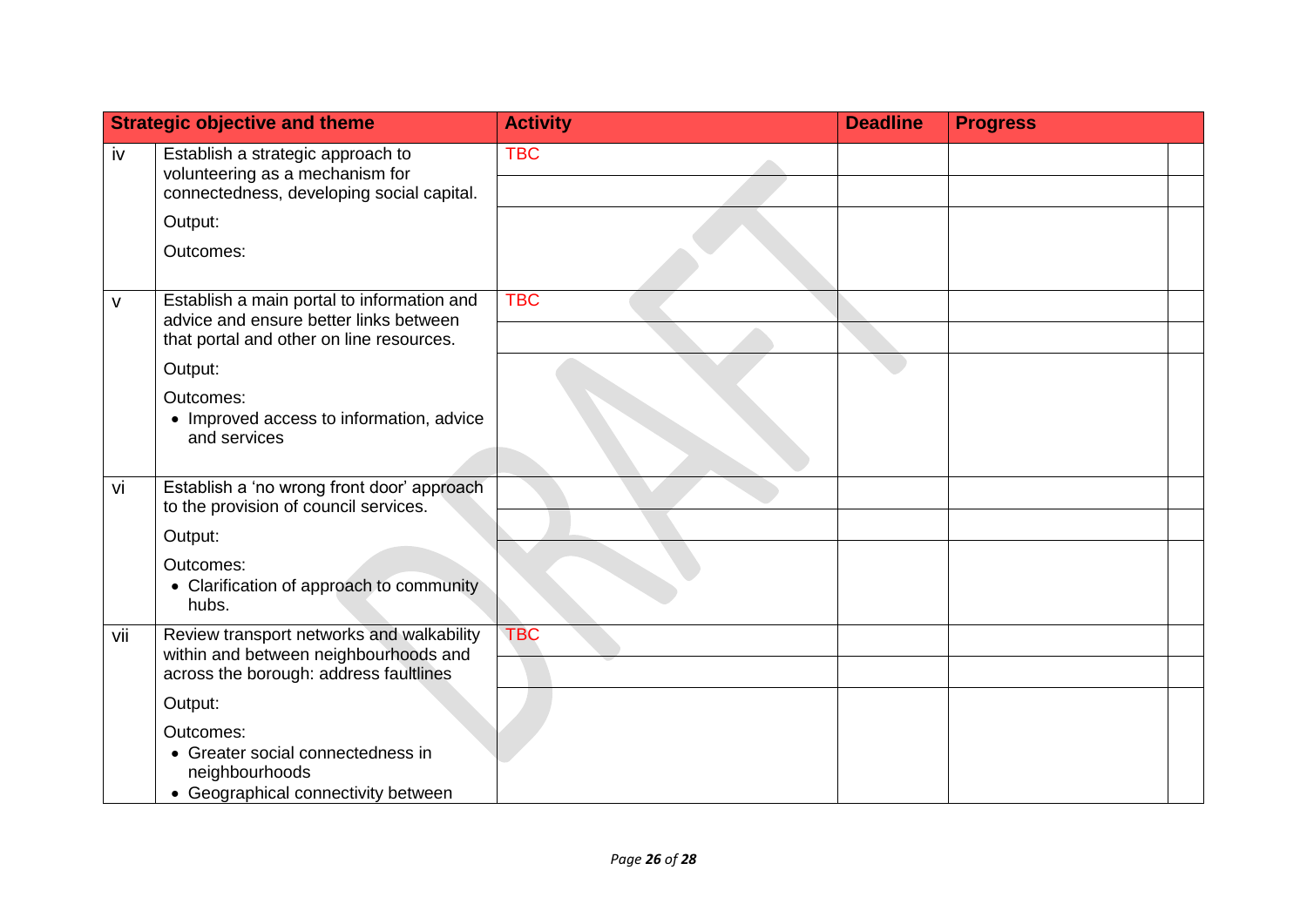| <b>Strategic objective and theme</b> |                                                                                                                                                                                                                                                                                                                                                                                        | <b>Activity</b>                                                                                                                                                                                              | <b>Deadline</b> | <b>Progress</b> |  |
|--------------------------------------|----------------------------------------------------------------------------------------------------------------------------------------------------------------------------------------------------------------------------------------------------------------------------------------------------------------------------------------------------------------------------------------|--------------------------------------------------------------------------------------------------------------------------------------------------------------------------------------------------------------|-----------------|-----------------|--|
|                                      | different neighbourhoods within the<br>borough                                                                                                                                                                                                                                                                                                                                         |                                                                                                                                                                                                              |                 |                 |  |
| viii                                 | Review digital access specifically for 'at<br>risk' groups and address gaps<br>Output: Report identifying<br>Outcomes:<br>• Identification of groups who cannot or<br>do not access advice, information<br>and/or social networks digitally, and<br>why<br>• Tailored interventions for 'at risk'<br>groups – either improving digital access<br>or offering alternative opportunities | Four digital inclusion pilots on estates                                                                                                                                                                     |                 |                 |  |
|                                      |                                                                                                                                                                                                                                                                                                                                                                                        | Conduct mapping exercise of digital<br>exclusion rates and review provision of wifi<br>across public buildings and social housing:<br>supported accommodation, sheltered<br>accommodation, residential care. |                 |                 |  |
|                                      |                                                                                                                                                                                                                                                                                                                                                                                        | Provide targeted support for residents<br>most in need of Digital Skills, including for<br>residents moving onto Universal Credit,<br>job seekers, disabled residents, parents<br>and older residents        |                 |                 |  |
|                                      |                                                                                                                                                                                                                                                                                                                                                                                        | Review demand for library facilities for<br>digital access                                                                                                                                                   |                 |                 |  |
|                                      |                                                                                                                                                                                                                                                                                                                                                                                        | Increase the number and range of places<br>residents can access free public wi-fi in<br>both Council and partners buildings and<br>residents' homes.                                                         |                 |                 |  |
|                                      |                                                                                                                                                                                                                                                                                                                                                                                        | Focus groups with those who are able but<br>do not choose digital access.                                                                                                                                    |                 |                 |  |
| 6.3                                  | Targeted activity, asset based (whole systems)                                                                                                                                                                                                                                                                                                                                         |                                                                                                                                                                                                              |                 |                 |  |
| xi                                   | Review current offer to identify which 'at-<br>risk' groups or neighbourhoods are not<br>currently sufficiently supported and<br>address findings.                                                                                                                                                                                                                                     | Consider how best to facilitate support and<br>contact with families members out of<br>borough.<br>Consider how best to support young                                                                        |                 |                 |  |
|                                      | Output:                                                                                                                                                                                                                                                                                                                                                                                | people in further or higher education who<br>have disabilities and might be more at risk                                                                                                                     |                 |                 |  |
|                                      | Outcomes:                                                                                                                                                                                                                                                                                                                                                                              | of social isolation as a result.                                                                                                                                                                             |                 |                 |  |